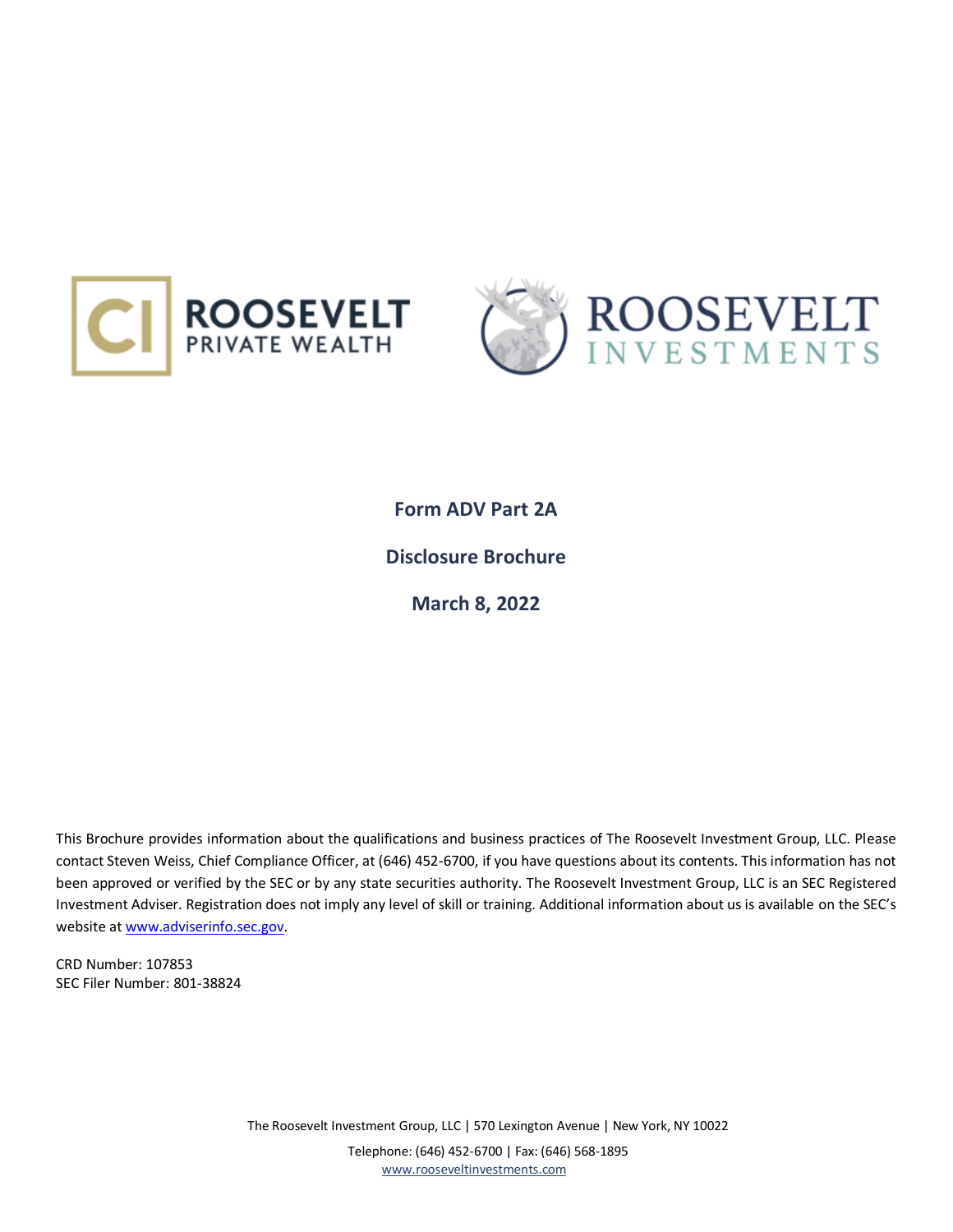# <span id="page-1-0"></span>Item 2: Material Changes

This item discusses only material changes made to this brochure since our last filing, dated April 12, 2021. There have been no material changes since our last filing.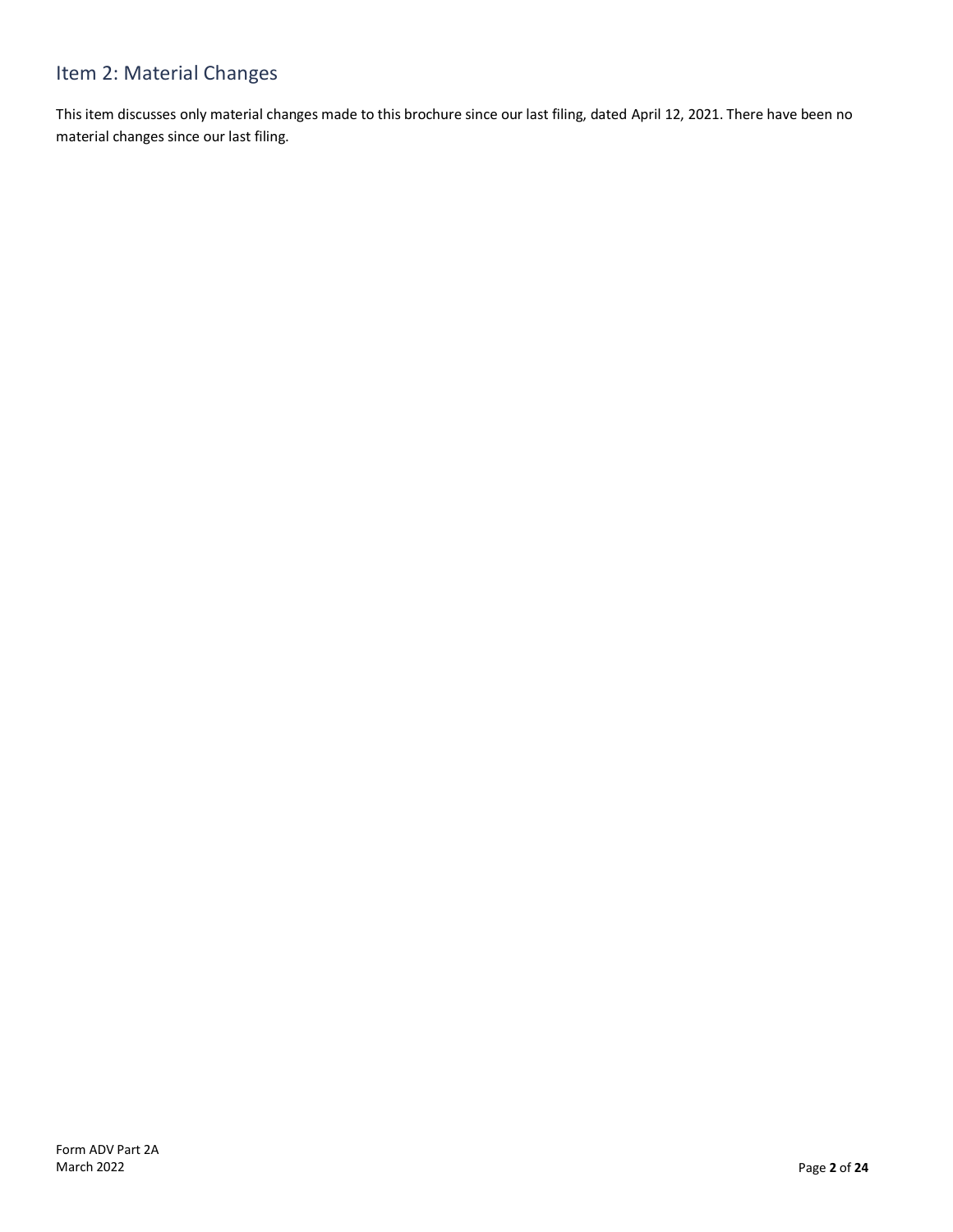# <span id="page-2-0"></span>Item 3: Table of Contents

# **Table of Contents**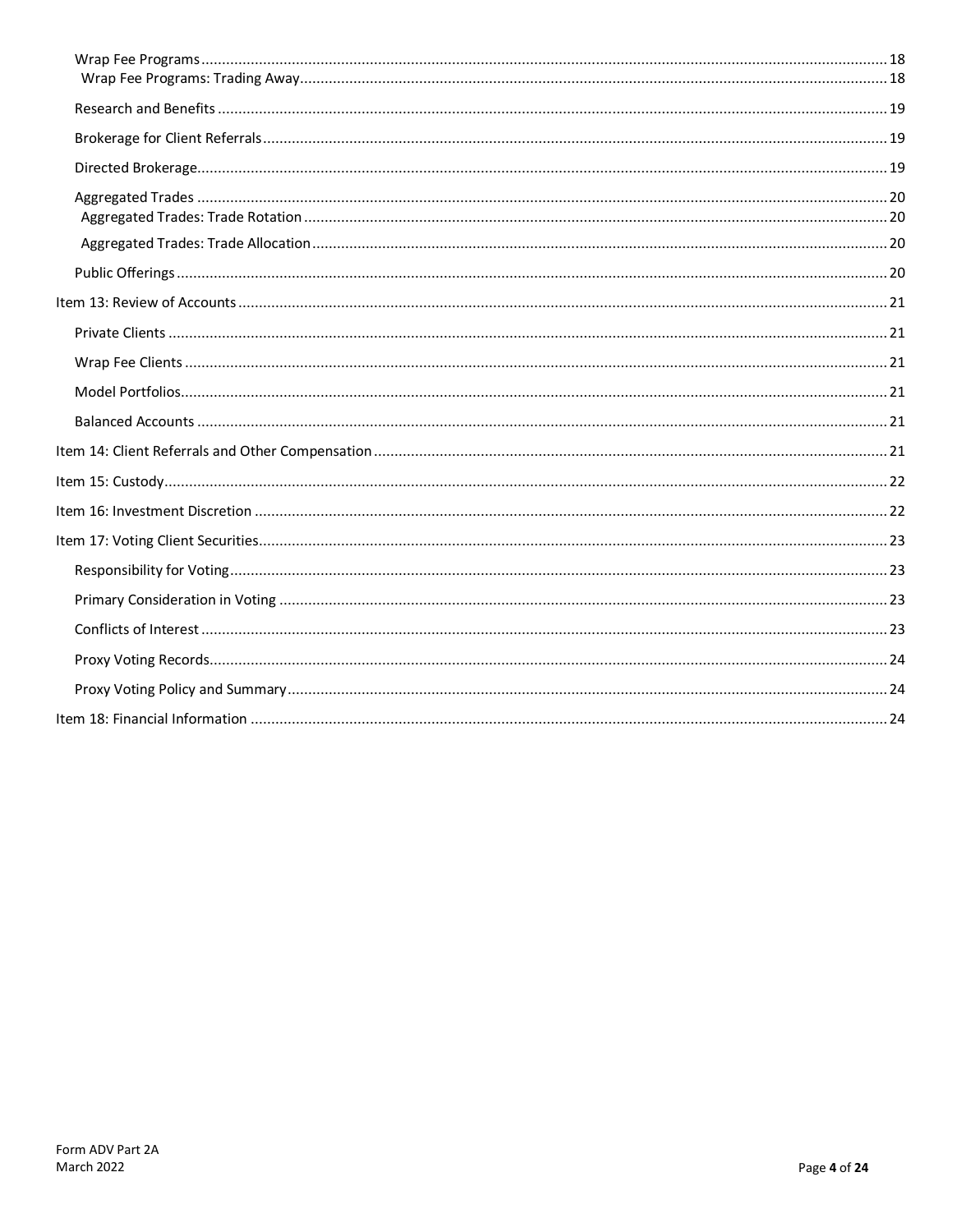# <span id="page-4-0"></span>Item 4: Advisory Business

### <span id="page-4-1"></span>Description of Advisory Firm

As of January 1, 2022, The Roosevelt Investment Group, LLC ("Roosevelt") is a wholly-owned subsidiary of CI Private Wealth US, LLC (CI Private Wealth), an indirect majority- owned subsidiary of CI Financial Corp. (CI or CI Financial) (TSX: CIX; NYSE: CIXX). None of CI Financial or CI Private Wealth has a role in the day-to-day management of Roosevelt. See additional disclosures in Item 10.

Roosevelt is an investment advisor registered with the Securities and Exchange Commission and we trace our roots back to 1971 when P. James Roosevelt, a cousin of former President Theodore Roosevelt, founded the investment advisory firm, P. James Roosevelt, Inc., which managed assets of individuals and endowments, including several members of the Roosevelt family. The firm's name was changed in 1993 to The Roosevelt Investment Group, Inc. In 2002, The Roosevelt Investment Group, Inc. merged into Sheer Asset Management, Inc., an investment advisory firm founded by Arthur Sheer in 1990, retaining The Roosevelt Investment Group, Inc. as the name of the combined firm. In 2020 the firm merged with and into The Roosevelt Investment Group, LLC, a sister company that was organized as part of a restructuring contemplated as part of the sale of the business to CI Financial Corp. The Roosevelt Investment Group, LLC was then acquired by CI US Holdings, Inc., a subsidiary of CI Financial Corp. We also conduct business under the common brand and marketing names of CI Roosevelt Private Wealth and Roosevelt Investments.

<span id="page-4-2"></span>As of December 31, 2021, we advised approximately \$3.50 billion. This includes approximately:

- \$3,236,828,661 million in assets managed on a discretionary basis;
- \$201,057,923 million in assets managed on a non-discretionary basis;
- \$64,362,074 million in advisory only or model-based business. These are assets for which we advise on or provide a model portfolio to the program sponsor or overlay manager but have no trading discretion.

### Our Approach to Investing

Rather than viewing risk as volatility, we characterize risk as the permanent loss of capital. We embrace the importance of capital protection and strive to provide investment strategies that seek to deliver diversification and insulation from downside market volatility through a benchmark-agnostic approach.

Individual strategies may have specific guidelines or objectives and may vary in approach according to strategy mandate or investment style. The guidelines and objectives within individual strategies are described further in Item 8. Our investment strategies and services include:

**Equity Strategies:** actively managed strategies that take a risk-oriented approach to investing by seeking to provide protection during market downturns. These strategies have the flexibility to invest across market capitalizations, equity styles, and company domiciles.

**Fixed Income Strategies:** actively managed, multi-sector fixed-income strategies. Certain fixed-income strategies utilize preferred securities and other high yield, investment grade securities to create a high yield portfolio.

Our strategies are available as separately managed accounts. The specific strategies are discussed further in Item 8.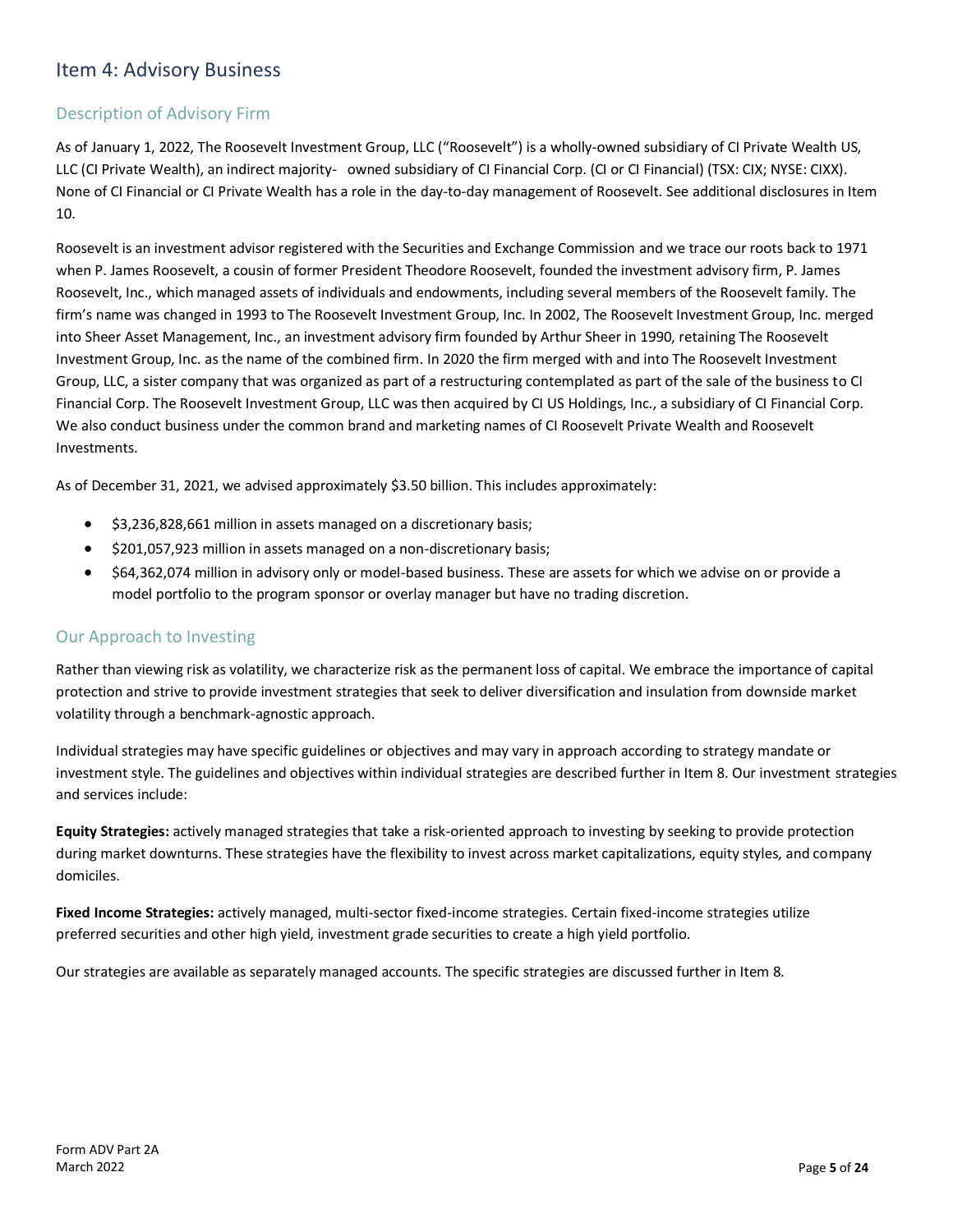<span id="page-5-0"></span>We offer the following advisory services:

#### <span id="page-5-1"></span>**CI Roosevelt Private Wealth**

Through this part of our business we offer personalized investment advisory services to institutions and high net-worth individuals (including trusts, endowments, foundations, and other entities). While our advice is tailored to the needs of our clients, we generally use a number of centrally managed investment strategies in the implementation of a client's investment portfolio.

These advisory services are available as separately managed accounts, with certain minimum investment requirements (waivable within our discretion). For separately managed accounts, we request discretionary authority from clients so that we may select securities and execute transactions on behalf of the client without requesting permission from the client for each transaction.

We charge CI Roosevelt Private Wealth ("CIRPW") clients an advisory fee (negotiable within our discretion) on the total assets we manage. See Appendix A for more information on fees. Clients with separately managed accounts may seek to impose reasonable restrictions on investing in certain securities or types of securities. These requests are viewed on a case-by-case basis. Generally, our fees are charged quarterly, in advance of the next quarter, and payable via a direct debit from the account.

# *CI Roosevelt Private Wealth: Financial Planning Services*

We also offer financial planning services based on a client's goals and objectives. Our fee for financial planning is negotiable. Our Wealth Advisors and Financial Planners work with clients to develop and implement a strategy for managing aspects of their finances, including:

**Financial Goals:** We may help clients identify financial goals and develop a plan to reach them. We may identify what clients plan to accomplish, what resources they will need to make it happen, how much time they will need to reach the goal, and how much they should budget for their goal.

**Investment Analysis:** This may involve providing information on the types of investment vehicles available, employee stock options, investment analysis and strategies, asset selection and portfolio design, as well as assisting clients in establishing their own investment account at a selected broker/dealer or custodian. The strategies and types of investments we may recommend are further discussed in Item 8 of this brochure.

**Retirement Planning:** Our retirement planning services typically include projections of a client's likelihood of achieving their financial goals, typically focusing on financial independence as the primary objective. For situations where projections show less than the desired results, we may make recommendations, including those that may impact the original projections by adjusting certain variables (i.e., working longer, saving more, spending less, taking more risk with investments).

**Cash Flow and Debt Management**: We may conduct a review of a client's income and expenses to determine their current surplus or deficit along with advice on prioritizing how any surplus should be used or how to reduce expenses if they exceed a client's income. Advice may also be provided on which debts to pay off first based on factors such as the interest rate of the debt and any income tax ramifications. We may also recommend what we believe to be an appropriate cash reserve that should be considered for emergencies and other financial goals, along with a review of accounts (such as money market funds) for such reserves, plus strategies to save desired amounts.

**College Savings:** Includes projecting the amount that will be needed to achieve college or other post- secondary education funding goals, along with advice on ways for a client to save the desired amount. Recommendations as to savings strategies may be included, and, if needed, we may review their financial picture as it relates to eligibility for financial aid or the best way to contribute to children or grandchildren (if appropriate).

Form ADV Part 2A March 2022 Page **6** of **24 Estate Planning:** This usually includes an analysis of a client's exposure to estate taxes and their current estate plan, which may include whether they have a will, powers of attorney, trusts and other related documents. Our advice also typically includes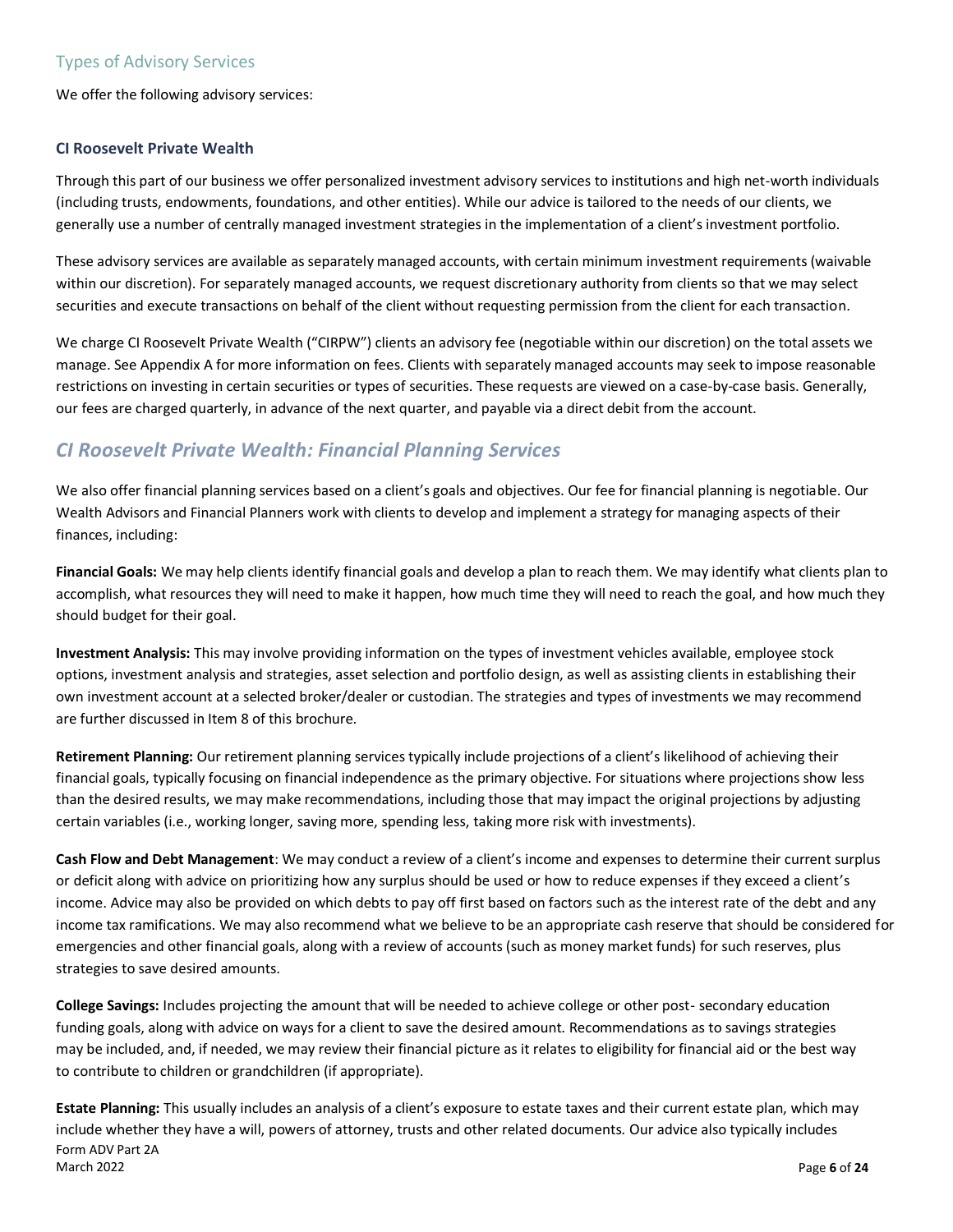ways for the client to minimize or avoid future estate taxes by implementing appropriate estate planning strategies such as the use of applicable trusts.

#### <span id="page-6-0"></span>**Adviser to Wrap Fee Programs**

We provide discretionary and non-discretionary investment advisory services to wrap fee clients participating in separately managed account ("SMA") and model-based programs offered through broker-dealers or other investment advisors.

# *Adviser to Wrap Fee Programs: Separately Managed Accounts (SMA)*

SMA client accounts are generally managed similarly to the management of CIRPW client accounts in the same investment strategy. However, SMA sponsors, and not Roosevelt, determine the suitability of the investment strategy for the client, as well as the suitability of the wrap structure and fee. Our compensation is generally calculated as a percentage of the assets managed for the client.

Clients may seek to impose reasonable restrictions on investing in certain securities or types of securities, so long as the restrictions are consistent with the strategy's investment style and process. These requests are viewed on a case-by-case basis. Clients may terminate Roosevelt Investments at any time. The procedures for termination and information regarding the refund of any prepaid fees are described in the SMA program sponsor's brochure.

## *Adviser to Wrap Fee Programs: Model Portfolios*

We serve as a model portfolio provider to several model-based program sponsors and overlay managers. As a model portfolio provider, our role is generally limited to providing the program sponsor or overlay manager with an investment model, which typically serves as a guide for investing their clients' accounts. The program sponsor or overlay manager is responsible for investment decisions, including all trading and client interaction. The program sponsor or overlay manager may purchase or sell a security at the same time, prior to, or after Roosevelt buys or sells the same security for its discretionary clients. The resulting trading activity may affect the availability of securities in the marketplace and the securities' prices. Roosevelt seeks to mitigate the potential conflict of this trading activity by pursuing the practices described in Item 12 regarding trade rotation.

In programs where we serve solely as the model provider, we consider the assets to be non-discretionary. These assets are not considered Roosevelt regulatory assets under management, and therefore are excluded from our assets under management calculations. However, since we earn revenue from these accounts, and because their trading may impact our client accounts, we include them in our calculation of assets under advisement.

### <span id="page-6-1"></span>Item 5: Fees and Compensation

Generally, our fees for investment advisory services are calculated as a percentage of a client's assets under management and will not exceed 1%. Our annual fees for financial planning services vary and generally range from \$0 - \$5,000. The firm may waive or change its fees upon request or upon its own initiative. We usually charge our advisory fee until we are terminated from the management of an account, or until the account is fully settled.

#### Standard Advisory Fee

#### <span id="page-6-2"></span>**CI Roosevelt Private Wealth**

The minimum account sizes for most accounts are listed in Item 7.

Roosevelt Investments is generally compensated on the basis of a fee equal to a percentage of a client's assets under management (including cash, which we view as an asset class), as agreed upon in the written investment advisory agreement. Roosevelt generally deducts this fee directly from client accounts in advance of each calendar quarter, although clients may seek alternative arrangements.

Form ADV Part 2A March 2022 Page **7** of **24**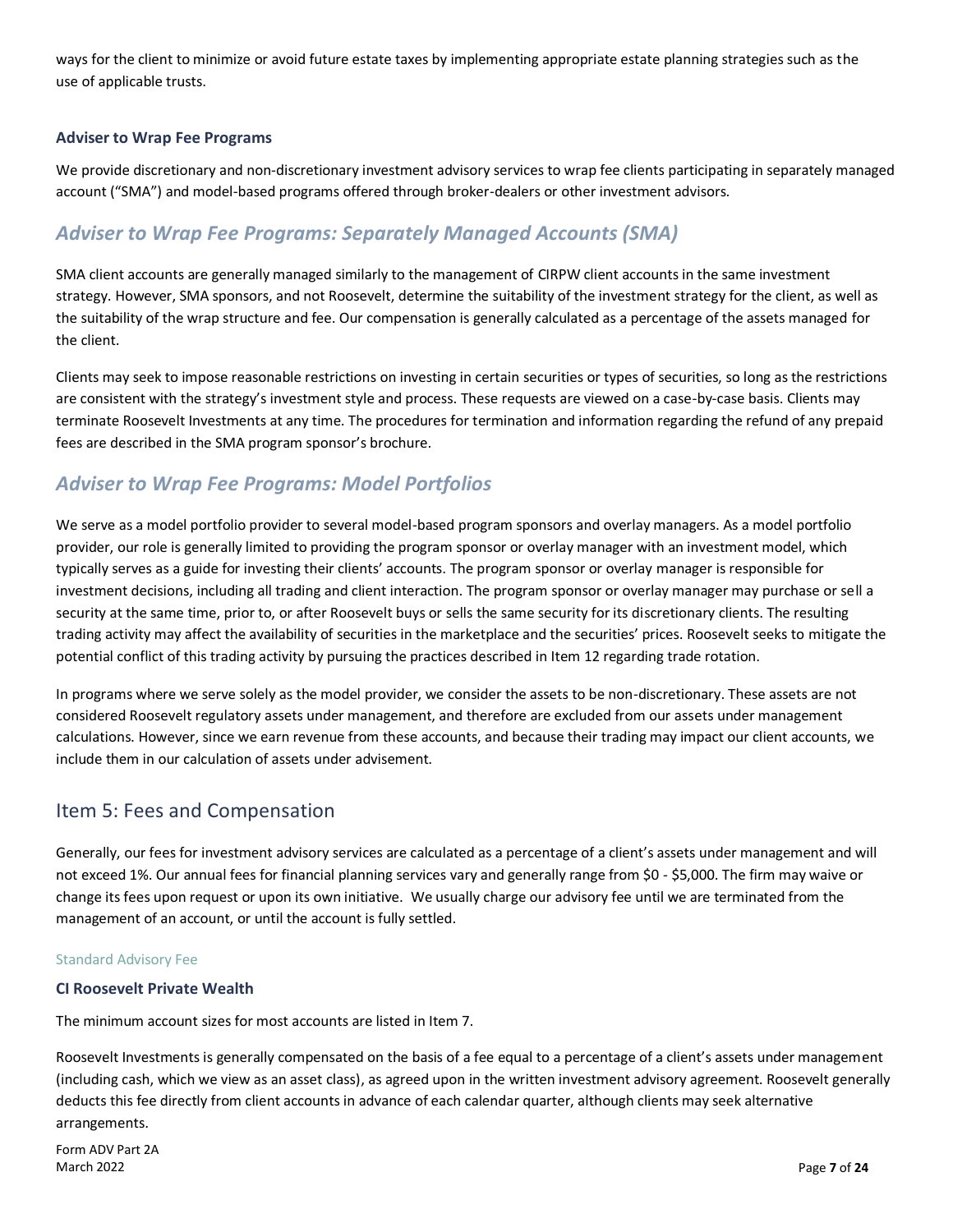In the event that a client terminates an account mid-quarter, we refund pro-rata any advisory fee paid in advance for the remainder of the quarter.

#### <span id="page-7-0"></span>**Wrap Fee Programs**

Except as noted below, the wrap fee programs described in Item 4 generally provide for an all-inclusive fee, which usually covers fees for investment management, trade execution, activity reporting, custodial services, and the recommendation and monitoring of investment managers. Roosevelt Investments is generally compensated on the basis of a fee which is a percentage of a client's assets under management (including cash, which we view as an asset class). Clients should discuss wrap fees directly with the program sponsor, as Roosevelt Investments is not responsible for reviewing or ascertaining whether a wrap program, or wrap fee, is suitable for a client.

As mentioned above, a wrap fee client will likely incur additional fees beyond the all-inclusive wrap fee. This is because, as described below, we believe that clients benefit from the practice of "step-out" trading (also referred to as "trading away").

### *Wrap Fee Programs: Trading Away*

There are generally two instances in which we seek to make trades in a client's investment account:

- The first is when we update our overall investment model upon which accounts are based. Here we usually want to adjust all accounts in the relevant strategy, and the change in the investment model will result in what we call an "across the board" trade.
- The second is when trades are needed because of specific activity within an account, such as when a new account opens, an account closes, or money is taken from or added to the account. We call these trades "maintenance trades".

For across the board trades, Roosevelt often directs that the trade be executed by a broker-dealer other than the sponsor, a practice we refer to as stepping-out the trade. With no further notice, clients in a wrap fee program will therefore usually incur additional commissions and fees (approximately 2.5 cents) beyond the wrap program fee due to participating in the stepped-out trade. The commissions paid on trades executed away from the sponsors are reflected in the transaction price at which the securities are bought or sold (rather than being separately stated or charged).

We believe that stepping out these trades helps us to seek to achieve best execution because, among other things, it helps to: minimize the risk of market movement in pricing, achieve competitive pricing, access additional liquidity sources and ensure that participating clients receive the same execution price.

Roosevelt provides wrap sponsors the names of brokers executing trades at Roosevelt's direction for the sponsor's clients and the specific commissions paid to such brokers, upon request. A wrap program sponsor determines the trading information (*e.g*., brokers used and commissions charged) it provides to its customers.

To the extent trading away may reduce wrap sponsor trading costs, a sponsor may have an incentive to recommend Roosevelt over a manager that does not trade away. SMA fees vary across SMA sponsors, generally ranging between 1.0% and 3.0% of total assets under management.

#### <span id="page-7-1"></span>Other Fees and Expenses

Our investment advisory fee does not include other fees imposed by custodians, brokers, and other third parties that could include the following:

- Fees charged by managers
- Custodial fees
- Brokerage commissions
- Deferred sales charges

Form ADV Part 2A March 2022 Page **8** of **24**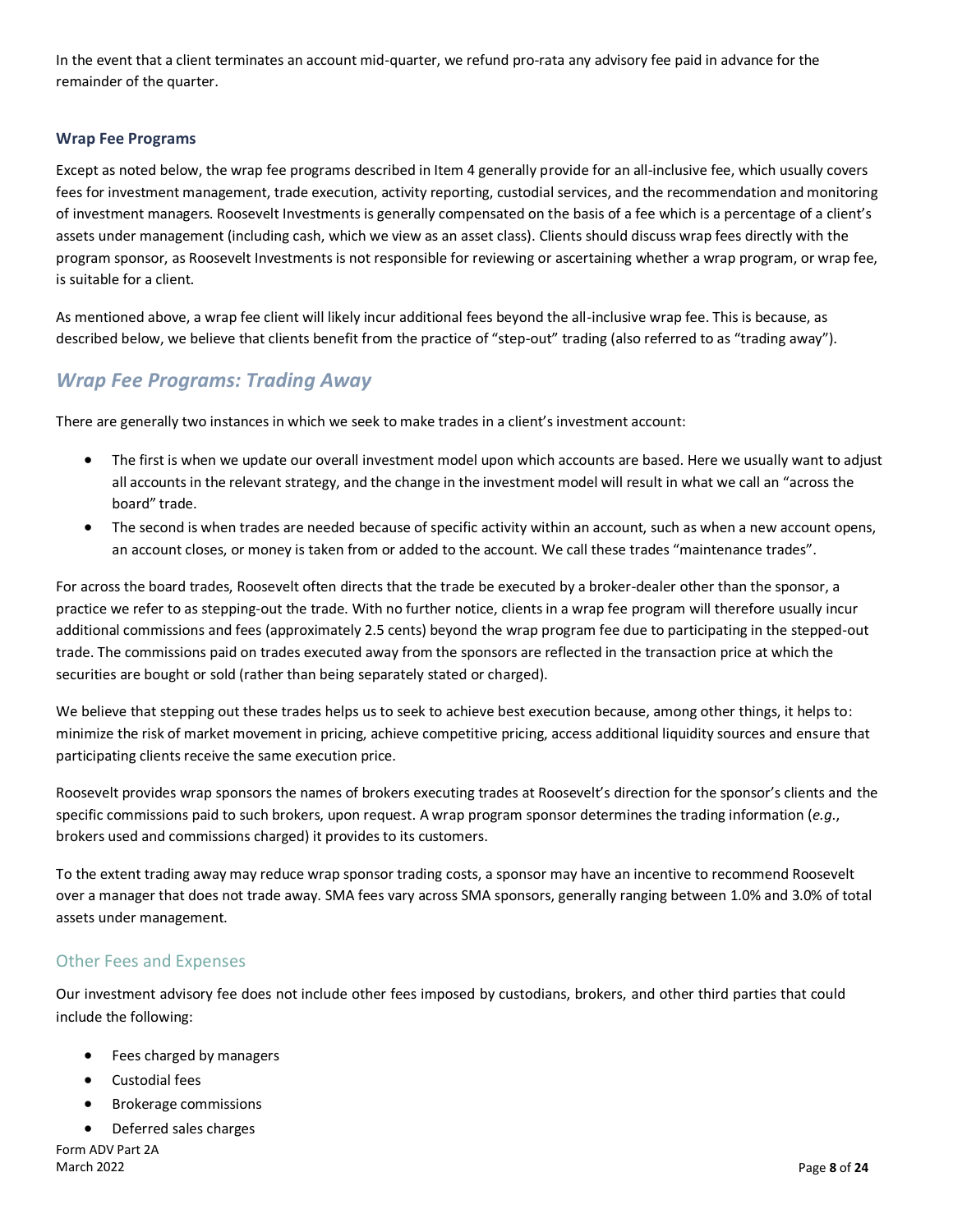- Odd-lot differentials
- Transfer taxes
- Wire transfer and electronic fund fees
- And/or other fees and taxes on brokerage accounts and securities transactions

Item 12 further describes the factors that we consider in selecting or recommending broker-dealers for client transactions and how we determine that the broker-dealer commissions are reasonable.

We include mutual funds and exchange traded funds, ("ETFs") in numerous of our investment strategies. Mutual funds and ETFs charge expense ratios and may charge commissions as well. These charges are in addition to our fee, and we do not receive any portion of these charges. This is called *layering of fees*.

For example, *layering of fees* for a single ETF position of \$10,000 could include the annual Roosevelt investment management fee of 1.00%, plus a typical ETF expense ratio of 0.90%. The total cost for the one ETF position annually would be \$190, or 1.90%. The remainder (non-fund positions) of a client's account is only billed at 1.00%, or the advisory fee for the specific product a client has invested in.

*An expense ratio is a measurement of what it costs to operate a mutual fund or ETF. Operating expenses, which include the management fee, are taken out of a fund's assets and lower the return to a fund's investors.*

In our private client side of the business, we employ personnel to support and enhance the distribution of Roosevelt Investments' advisory services directly to our client base. These personnel receive various forms of compensation, including based on a percentage of revenue received from client accounts. Additionally, the level of compensation can be dependent on the investment strategy selected (for example, equity accounts may have a higher advisory fee than fixed income accounts). While our sales personnel therefore have a monetary incentive to recommend certain investment strategies, client accounts are generally reviewed by other Roosevelt personnel, both at inception and periodically thereafter, to ensure that the strategy is appropriate for the client.

Similarly, Roosevelt Investments employs personnel to support and enhance distribution of Roosevelt Investments' investment strategies through the SMA and model-based sponsor firms with which we work. These staff receive various forms of compensation, including based on a percentage of revenue we receive from existing SMA and model-based accounts. We believe that this practice does not present a conflict of interest since it is the sponsoring firm (not Roosevelt) that decides whether the client should invest with Roosevelt Investments, and in which investment strategy.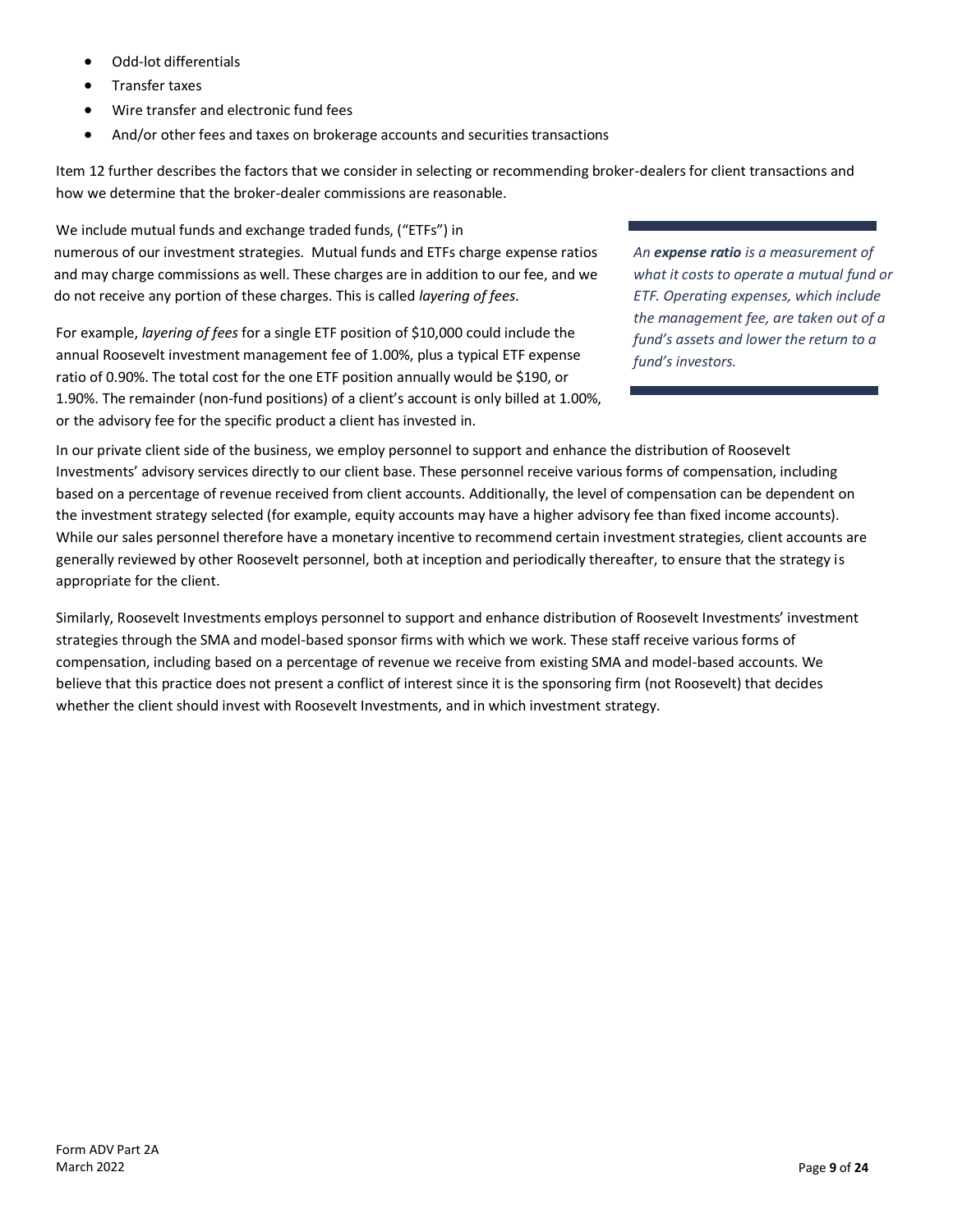# <span id="page-9-0"></span>Item 6: Performance-Based Fees and Side-By-Side Management

Roosevelt does not charge performance-based fees.

# <span id="page-9-1"></span>Item 7: Types of Clients

Roosevelt Investments offers its services to a wide variety of clients, including institutional and retail clients such as corporations, charitable institutions, foundations, endowments, trusts, individuals (including high net worth individuals), and wrap program sponsors.

The minimum initial account size for private clients is generally \$500,000 per client household. The minimum initial account size for wrap fee clients varies by sponsor and/or strategy but is generally \$100,000. The minimum account size is negotiable within Roosevelt's discretion.

# <span id="page-9-2"></span>Item 8: Methods of Analysis, Investment Strategies, and Risk of Loss

Roosevelt Investments manages several equity, fixed income, balanced and customized strategies and the methods of analysis and risks, discussed below, may not necessarily apply to our management of any particular client's account or investment product. The specific investment strategies and risks associated with a client's account may be described in more detail in presentations, investment guidelines, marketing materials, and other documents provided, or discussions held, with that client or investment guidelines provided by the client (or in the case of wrap accounts, provided in the wrap sponsor's brochure or other program documentation).

#### <span id="page-9-3"></span>Our Investment Process

As discussed in Item 4, our portfolio managers and analysts have experience researching and investing in many types of securities and asset classes, including equity, fixed income, and preferred securities.

### <span id="page-9-4"></span>Methods of Analysis

In conducting our analysis, we may use any or a combination of the following methods:

**Fundamental Analysis** involves reviewing corporate SEC filings and statements made by company management to gain an understanding of a firm's general financial health, its business model, and identify potential advantages a company may have over competitors. Through this analysis, we evaluate companies that may be considered for investment as well as those which are currently in the portfolio. The risks of investing based on fundamental analysis include that information obtained may be incorrect and the analysis may not provide a basis for a security's value, and that if securities prices adjust rapidly to new information, utilizing fundamental analysis may not result in favorable performance.

**Cyclical Analysis** involves the analysis of past business cycles to find the most opportune market conditions for purchasing or selling a security. Economic/business cycles may not be predictable and may have many fluctuations between long term expansions and contractions. The risks of investing based on cyclical analysis include difficulty in predicting business cycles and consequently the changing value of securities that would be affected by these changing trends.

**Quantitative Analysis** involves the analysis of market behavior and individual securities through the use of complex mathematical and statistical modeling, measurement, and research. The risks of investing based on quantitative analysis include relying on publicly available information, which may be inaccurate or misleading, as well as constructing a model based on assumptions and subjective judgments that may prove to be incorrect.

**Technical Analysis** involves the analysis of past market data, specifically price and volume, and the use of patterns in performance charts. We may use this technique to search for patterns that help predict favorable conditions for buying or selling a security. The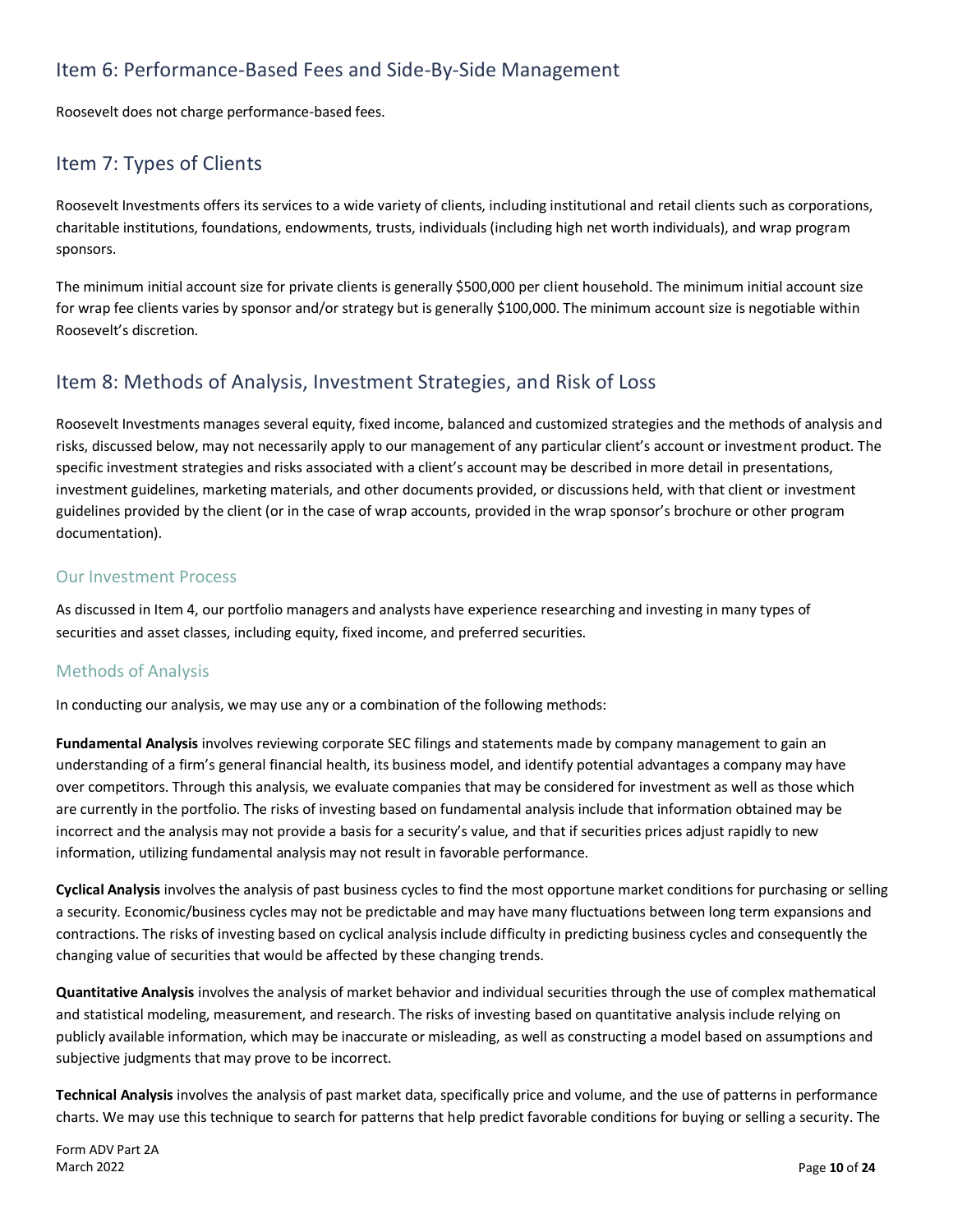risks of investing based on technical analysis include that current prices of securities may not reflect all information known about the security and day to day changes in market prices may follow random patterns, which are unpredictable with any reliable degree of accuracy, resulting in the analysis not accurately predicting future price movements.

#### <span id="page-10-1"></span><span id="page-10-0"></span>Investment Strategies

#### **Equity Strategies**

*All Cap Core Equity* employs a thematic approach to investing which aims to capitalize on global trends and be a framework for bottom-up fundamental research and further investment analysis. The portfolio invests primarily in domestic equities with a market capitalization of \$1 billion or greater. The portfolio may also employ "risk management" tools including cash (which we view as an asset class), ETFs, what we call "natural hedges", and inverse and leveraged- inverse ETFs. With a benchmark, capitalization, and style agnostic approach (meaning that we do not try to manage accounts in a manner designed to track a market index, such as the S&P 500), we have the flexibility to invest across market capitalizations, equity styles, and company sectors.

*Global Equity* is designed to provide long-term capital appreciation by investing in mutual funds and ETFs across US, International, and Emerging Markets.

*Select Equity* invests primarily in domestic equities, with a market capitalization of \$1 billion or greater. In seeking to provide downside protection, similar to the All Cap Core portfolios described above, we may raise excess cash (which we view as an asset class), shift the portfolio allocation to more defensive sectors, or employ risk management tools to manage macro-, stock-, and portfolio-level risk. The portfolio may also invest in ETFs.

*Select Equity Plus* invests primarily in individual stocks, in the manner of the Select Equity approach described above and incorporates mutual funds and ETFs to provide global broad market exposure.

*Value Equity* seeks to invest primarily in companies which we believe to be trading at favorable valuations: a discount to our estimate of the company's intrinsic value based on our assessment of the strength of the franchise, future growth, profitability and cash flow.

#### <span id="page-10-2"></span>**Fixed Income Strategies**

*The Current Income Portfolio* is designed to provide attractive current income levels versus alternative income-oriented investments, while seeking to assume the least possible levels and types of risks. The portfolio primarily includes short- and intermediate-term investment grade corporate and agency obligations and investment grade preferred securities. Investment decisions are made as part of an ongoing analysis of the portfolio's yield versus competitive markets, its risk profile in terms of the team's macroeconomic analyses, and evaluation of the creditworthiness of individual issues. Positions are rated investment grade at purchase.

*Intermediate Fixed Income* emphasizes capital preservation and income-oriented capital appreciation. The portfolio maintains a high credit quality and primarily includes short- and intermediate-term investment grade corporate and agency obligations. Positions are rated investment grade at purchase.

*Core Fixed Income* emphasizes capital preservation and total return-oriented capital appreciation. The portfolio maintains a high credit quality and primarily includes intermediate-term investment grade corporate and agency obligations. Positions are rated investment grade at purchase.

*The Municipal Bond Portfolio* is designed to preserve capital while seeking to provide a high and consistent stream of tax-free income.

*Global Fixed Income* is designed to provide capital preservation and total return-oriented capital appreciation by investing in mutual funds and ETFs across the global credit markets.

*Global Enhanced Fixed Income* seeks to maximize total return through the active management of U.S. and non-U.S. fixed income

Form ADV Part 2A March 2022 Page **11** of **24**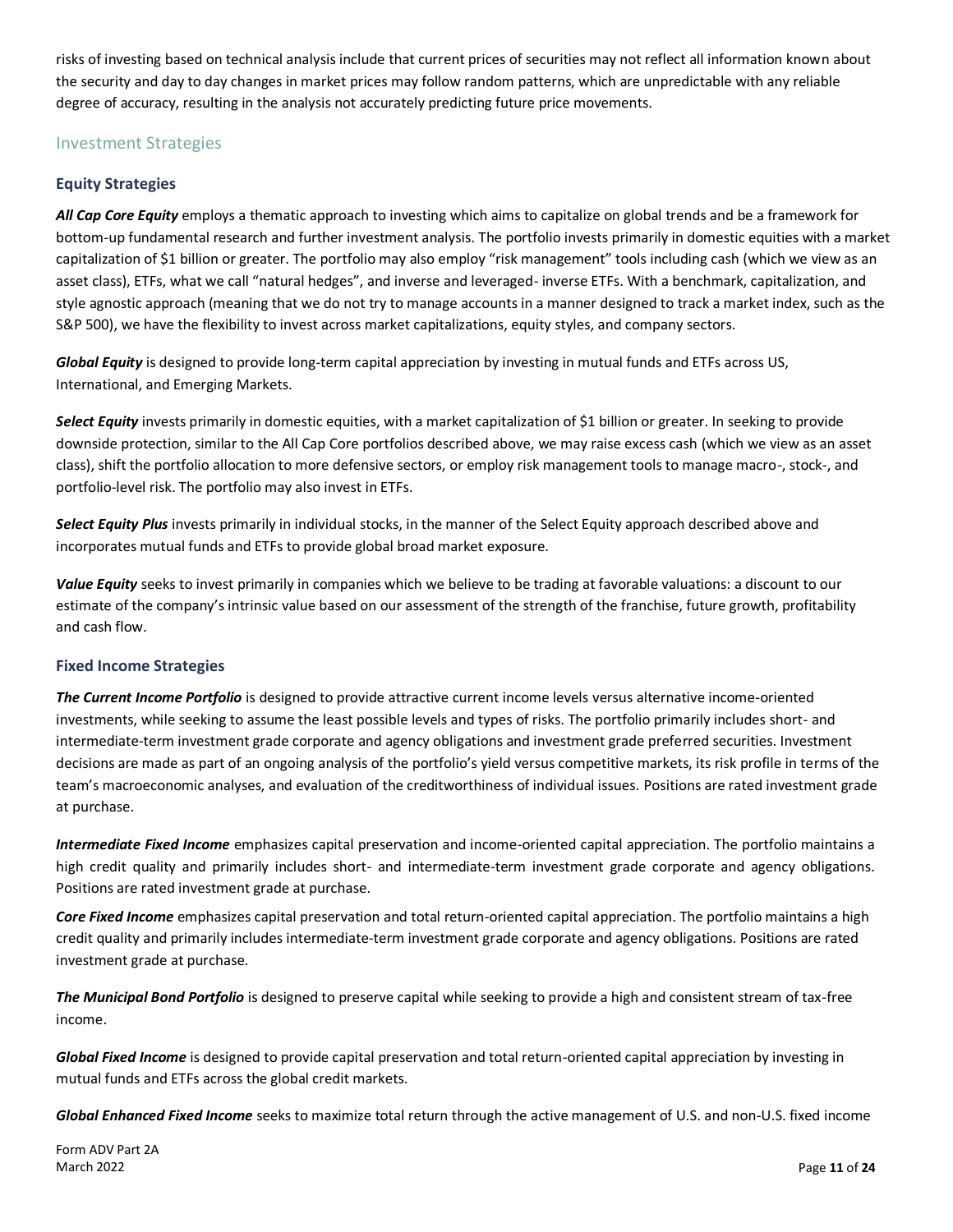instruments. The portfolio may invest in both domestic and foreign corporate and sovereign bonds, convertible securities, domestic preferred securities, as well as inverse and leveraged- inverse ETFs. This strategy is closed to new investors.

*Enhanced Income* utilizes a wide spectrum of fixed income components such as preferred securities, closed- end funds, business development corporations, and REITs. Securities with lower quality (less than investment grade credit ratings) may be purchased if we believe the potential rewards outweigh the incremental risks. The strategy attempts to generate income and preserve value by assessing credit quality, cash flow predictability and diversification to try to mitigate risk.

*The Preferred Securities Portfolio* is an enhanced yield and liquidity management solution for use in the context of a fixed income asset allocation for U.S. taxable or non-taxable investors. The portfolio consists of \$1,000 par value institutional fixed to floating rate preferred securities, as well as \$25 par value retail preferred securities benchmarked to the secured overnight financing rate (SOFR), and 5-10 year constant maturity treasury rate (CMT).

#### <span id="page-11-0"></span>**Balanced Strategies**

Roosevelt Investments offers a number of combinations of the above equity and fixed income strategies to create balanced accounts. In addition, we also offer:

*Balanced Opportunity* is comprised of both equity and fixed income components. We seek to provide the opportunity for longterm capital growth along with a level of predictable cash flows and current income while striving to preserve capital. The equity portion of the portfolio attempts to deliver long-term capital appreciation using the principles of a disciplined value investing methodology while the fixed income portion of the portfolio seeks to utilize optimal risk / reward in its composition to attempt to generate a more predictable income stream.

#### <span id="page-11-1"></span>Risks of Investing

Investing in securities involves risk of permanent loss of capital that clients should be prepared to bear. Additionally, we cannot guarantee that we will achieve the stated investment objectives of our strategies. The value of your investment in a Roosevelt Investments strategy may be affected by one or more of the following risks, any of which could cause the portfolio's return or yield to fluctuate:

**Market Risk:** The value of an investment may decline based on market conditions, regardless of the issuer's operational success or its financial condition. As such, the value of a portfolio's assets may fluctuate as the stock or bond market fluctuates.

**Management Risk:** There is no guarantee that our investment process, techniques, and analyses will produce the intended results of any investment strategy.

**Style Risk:** The value of a portfolio may fluctuate based on the investment style employed in the management of the portfolio. The risk of value investing includes that the price of a security may not approach its anticipated value or may decline in value. The risk of growth investing includes that the anticipated underlying earnings or operational growth may not occur, or the market price of the security may decline in value.

**Defensive Risk:** To the extent a strategy attempts to hedge its portfolio or takes defensive measures, such as holding a significant portion of its assets in cash or cash equivalents, the strategy may underperform in a rising market environment or the defensive measures may not work as intended.

**Small and Medium Size Company Risk:** Investments in small and medium size companies generally involve greater risk than investments made in larger companies, as the markets for such securities may be more volatile and less liquid. Small and medium size companies may face a greater risk of business failure, which could increase portfolio volatility.

**Turnover Risk:** A high portfolio turnover can result in increased transaction costs, such as greater brokerage commission expenses, as well as the distribution of additional capital gains for tax purposes, which may adversely affect portfolio performance. Certain strategies may have a higher turnover rate than others, based on the management style and strategy objective.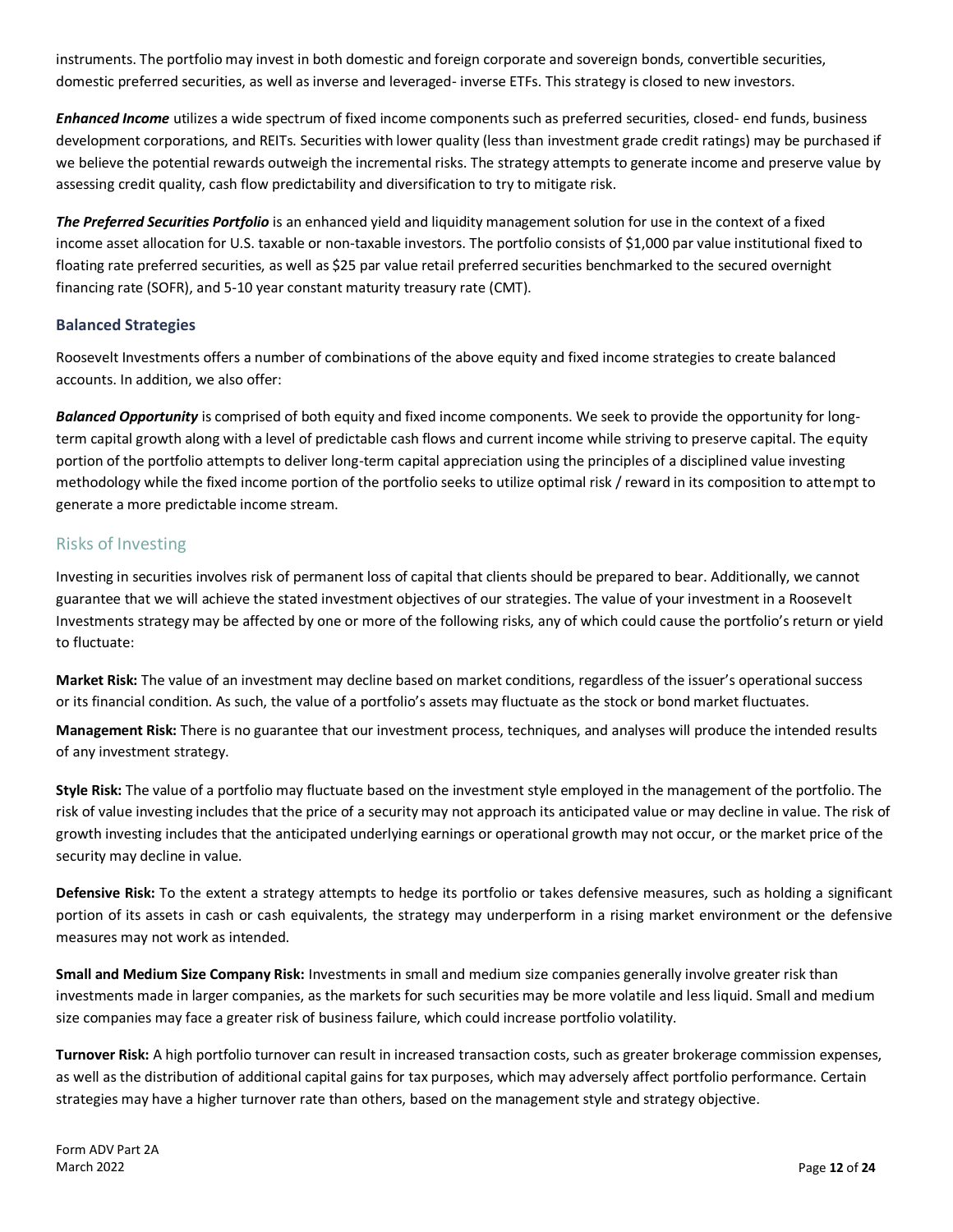**Developing and Emerging Markets:** Investments in these markets are subject to all of the risks of foreign investing generally, and may have additional heightened risks due to a lack of established legal, political, business, and social frameworks to support securities markets, including: delays in settling portfolio securities transactions; currency and capital controls; greater sensitivity to interest rate changes; pervasiveness of corruption and crime; currency exchange rate volatility; and inflation, deflation, or currency devaluation.

**Availability of Information:** Certain issuers, including municipalities, private companies, and foreign issuers may not be subject to the same disclosure, accounting, auditing, and financial reporting standards and practices as publicly-listed companies in U.S. stock markets. As such, there may be less information publicly available about these issuers and their current financial condition.

**Limited Markets:** Certain securities may be less liquid (harder to sell) and their prices may experience periods of excessive price volatility or illiquidity. Under certain market conditions we may be unable to sell or liquidate investments at prices we consider reasonable or favorable or find buyers at any price.

**Concentration Risk:** To the extent that a strategy focuses on particular asset classes, countries, regions, industries, sectors, or types of investments from time to time, the strategy may be subject to greater risks of adverse developments in such areas of focus than a strategy that is more broadly invested across a wider variety of investments.

**Interest Rate Risk:** Changes in interest rates may affect the value of a portfolio's investments. For example, when interest rates rise, the value of investments in fixed income securities tends to fall below par value or the principal investment and when interest rates fall, the value of the investments in fixed income securities tends to rise. In general, fixed income securities with longer maturities are more sensitive to these price changes.

**Credit Risk:** An issuer of debt securities may fail to make interest payments and repay principal when due, in whole or in part. Changes in an issuer's financial strength or in a security's credit rating may affect a security's value.

**Prepayment or Call Risk:** Many fixed income securities contain a provision that allows the issuer to "call", or redeem, all or part of the issue prior to the maturity date of the security. There is no guarantee that investors will be able to reinvest the proceeds in a security of equivalent quality or yield characteristics.

**Trading Practices:** Brokerage commissions and other fees may be higher in certain markets or for foreign securities due to lack of established government supervision and regulation of foreign securities markets, currency markets, trading systems, and brokerage practices. Procedures and rules governing foreign transactions and custody also may involve delays in payment, delivery, or recovery of money or investments.

**Legal or Legislative Risk:** Court rulings and legislative or regulatory changes and/or developments may impact the value of an investment, or the security's claim on the issuer's assets and finances.

**Inflation Risk:** Inflation may erode the buying power of your investment portfolio, even if the dollar value of your investments remains the same.

### <span id="page-12-0"></span>Risks of Specific Securities Used

**Bank Obligations:** Banks and other financial institutions are highly dependent on short-term interest rates and may be adversely affected by downturns in the U.S. and foreign economies or changes in banking regulations. Certain bonds and certificates of deposit may be vulnerable to setbacks or panics in the banking industry.

**Commodities:** Commodities or commodity-linked investments may be subject to extreme changes in price due to supply and demand factors, changes in the weather, and trade impacts.

**Corporate Bonds:** Corporate bonds may incur greater risk than government bonds, as corporate bonds are generally financed by a business or corporation and may be subject to loss of part or total value in the event of an issuer's bankruptcy or restructuring.

**Currency:** Certain strategies may invest in both U.S. and non-U.S. currencies. Fluctuations in currency exchange rates may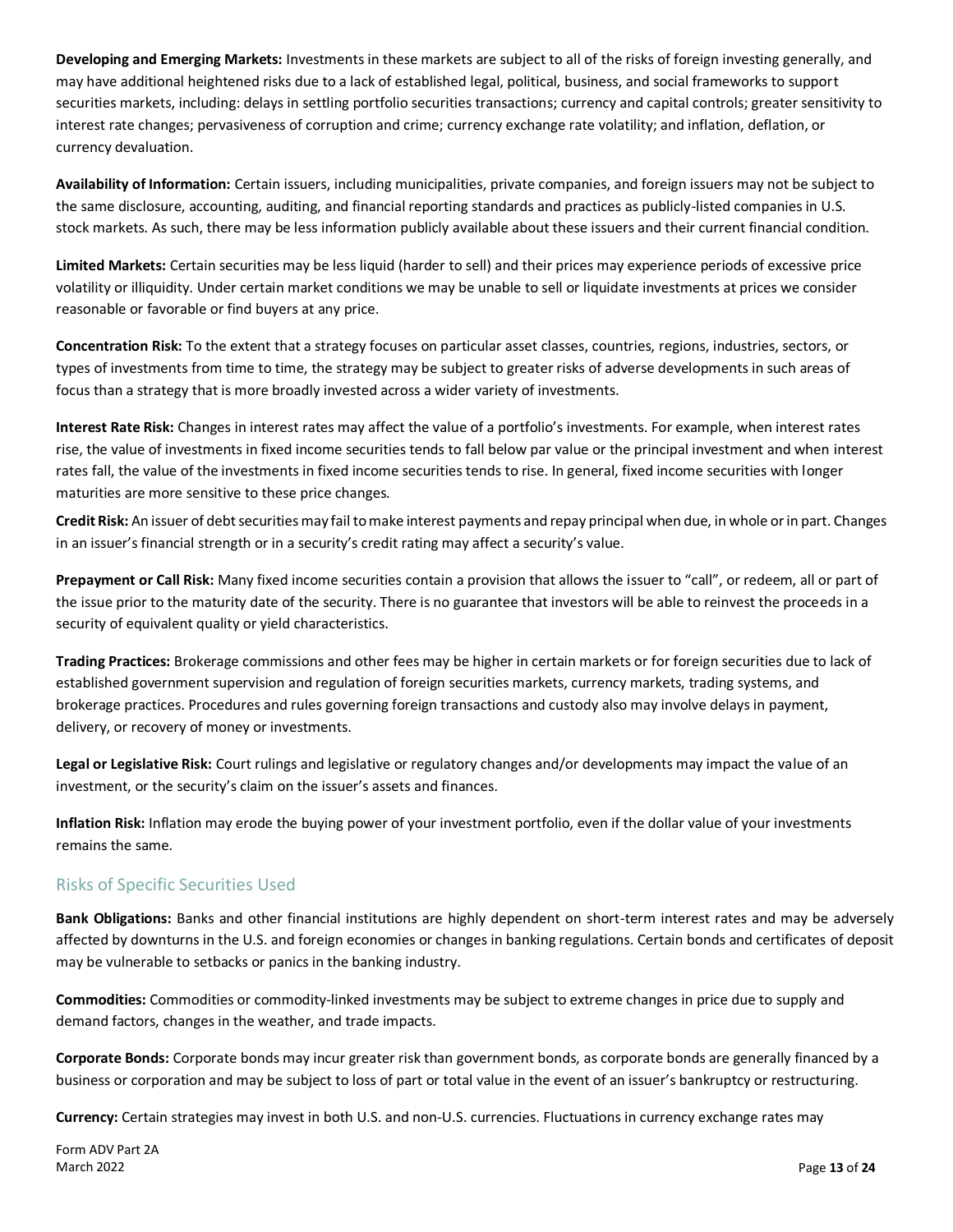impact the value of a portfolio's investments or reduce its returns.

**Equity Securities:** While equity securities outperform other types of investments at certain times, individual stock prices may go up and down more dramatically. A slower-growth or recessionary economic environment could have an adverse effect on the price of all stocks.

**Exchange Traded Funds:** Investing in an exchange traded fund ("ETF") often involves the same risks as investing in the underlying securities the ETF is tracking. ETF prices may vary significantly from the Net Asset Value due to market conditions. Certain exchange traded funds, such as inverse funds, may not track underlying benchmarks as expected.

**Foreign (Non-U.S.) Securities:** Investments in securities of non-U.S. issuers, including American Depositary Receipts ("ADR"s) may involve more risk than those of U.S. issuers. These risks include currency exchange rates and policies, country or government specific issues, less favorable trading practices or regulations, and greater price volatility.

**High Yield Debt Securities:** High yield debt securities (commonly known as "junk bonds") are generally considered speculative because they may be subject to greater levels of interest rate, credit (including issuer default), and liquidity risk than investment grade securities, and may be subject to greater volatility. High yield, lower rated securities involve greater price volatility and present greater risks than higher rated fixed income securities. High yield securities are rated lower than investment grade securities because there is a greater possibility that the issuer may be unable to make interest and principal payments on those securities.

**Leveraged and/or Leveraged-Inverse ETFs:** Leveraged ETFs are securities that attempt to replicate multiples of the performance of an underlying financial index. Inverse ETFs are designed to replicate the opposite direction of these same indices, often at a multiple. These ETFs often use a combination of futures, swaps, short sales, and other derivatives to achieve these objectives. Most leveraged and/or inverse-leveraged ETFs are designed to achieve these results on a daily basis only. This means that over periods longer than a trading day, the value of these ETFs can and usually does deviate from the performance of the index they are designed to track. Over longer periods of time or in situations of high volatility, these deviations can be substantial.

**Municipal/Government bonds:** Debt securities issued by a municipality or other government entity are susceptible to events relating directly to the issuer or security, including economic, legal, or political policy changes, tax base erosion, state constitutional limits on tax increases, budget deficits and other financial difficulties, and changes in the credit rating assigned to municipal issues.

**Mutual Funds:** Investments in mutual funds generally involve the same risks as investing in underlying equity or fixed income securities. Additionally, as a pooled investment vehicle, mutual funds subject investors to other investors' investment decisions and capital gains are spread evenly among all investors. Mutual fund prices may vary significantly from the Net Asset Value due to market conditions.

**Oil and Gas Interests:** Investments in oil and gas interests may lose value due to changes in commodity prices, transport costs, seasonal factors, or technological and geopolitical developments that impact the demand for oil and gas.

**Preferred Securities:** Preferred securities typically are considered to be between standard debt and equity in the capital structure and can have both bond-like and stock-like qualities. They are generally subject to both types of risks, including interest rate, credit, and prepayment or call risk, as well as deferral or omission of distributions, subordination to bonds and more senior debt, and limited voting rights. In addition, certain types of preferred securities may be less liquid than other securities issued by the same firm.

There are many more circumstances not described here that could adversely affect your investment and prevent your portfolio from reaching its objective.

# <span id="page-13-0"></span>Item 9: Disciplinary Information

Form ADV Part 2A March 2022 Page **14** of **24** There are no legal or disciplinary events that we believe to be material to a client's or prospective client's evaluation of our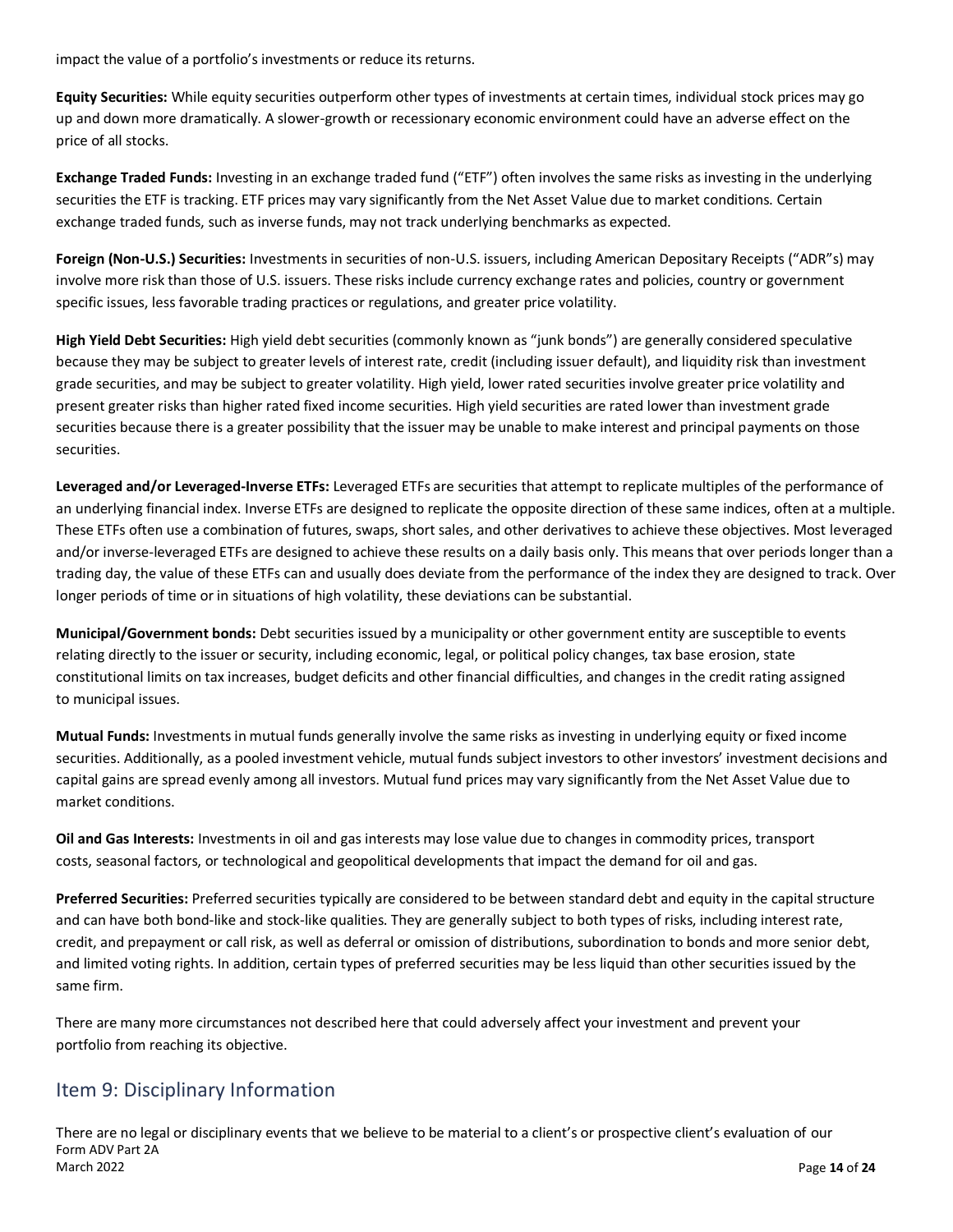# <span id="page-14-0"></span>Item 10: Other Financial Industry Activities and Affiliations

### <span id="page-14-1"></span>Relationships Material to Our Advisory Business and Possible Conflicts of Interest

CI Financial, through CI Private Wealth or other indirect subsidiaries, also owns other registered investment advisers, tax preparation service companies, and financial services-related companies located in the U.S. and Canada (CI Affiliates). Some CI Affiliates manage or advise private funds, investment companies or other investment vehicles as disclosed in their respective Form ADVs. To the extent that Roosevelt clients are referred to CI Affiliates additional disclosures are provided below. Currently, Roosevelt operates independently of other CI Affiliates.

In the past CI Affiliates have, and in the future, we expect CI Affiliates will, agree to transition existing clients between one another. When that occurs, the applicable CI Affiliates will disclose such activity to the applicable clients. In addition, from time to time we anticipate a CI Affiliate will refrain from pursuing a potential client in favor of another CI Affiliate. Regardless of whether Roosevelt is involved in any of the forgoing activities, Roosevelt will carry out its investment advisory activities, including the exercise of investment discretion and voting rights, independent of other CI Affiliates.

Roosevelt has entered into solicitation agreements with several entities and persons, listed below. Such agreements create conflicts of interest that encourage each party to recommend client accounts to another of the parties. In each case, the parties have agreed not to charge clients referred through this arrangement fees or costs greater than the fees or costs that each charges clients with similar portfolios who were not referred through this arrangement. Roosevelt seeks to reduce this conflict through the review of referred account to ensure the advisor is appropriate for the client.

Roosevelt receives client referrals from Charles Schwab & Co., Inc. ("Schwab") through our participation in Schwab Advisor Network® ("the Service"). The Service is designed to help investors find an independent investment advisor. Schwab is a brokerdealer independent of and unaffiliated with Roosevelt. Schwab does not supervise Roosevelt and has no responsibility for Roosevelt's management of clients' portfolios or our other advice or services. Roosevelt pays Schwab fees to receive client referrals through the Service. Our participation in the Service raises potential conflicts of interest described below.

Roosevelt pays Schwab a Participation Fee on all referred clients' accounts that are maintained in custody at Schwab and a separate one-time Transfer Fee on all accounts that are transferred to another custodian. The Transfer Fee creates a conflict of interest that encourages Roosevelt to recommend that client accounts be held in custody at Schwab. The Participation Fee paid by Roosevelt is a percentage of the value of the assets in the client's account. Roosevelt pays Schwab the Participation Fee for so long as the referred client's account remains in custody at Schwab. The Participation Fee and any Transfer fee is paid by Roosevelt and not by the client. Roosevelt has agreed not to charge clients referred through the Service fees or costs greater than the fees or costs that Roosevelt charges clients with similar portfolios who were not referred through the Service.

The Participation and Transfer Fees are based on assets in accounts of Roosevelt's clients who were referred by Schwab and those referred clients' family members living in the same household. Thus, Roosevelt will have incentives to recommend that client accounts and household members of clients referred through the Service maintain custody of their accounts at Schwab. Roosevelt used to participate in an advisory referral program sponsored by TD Ameritrade. We do not at this time actively participate in a referral program with TD, and we therefore do not have an incentive on this basis to recommend TD to clients for custody or other services. While we no longer are a part of the TD referral program, we still pay Solicitation Fees to TD for clients previously referred to us while we were part of their program.

Roosevelt has a solicitation agreement with Think Wealth Management in which we share a percentage of our advisory fees (for varying periods of time) with the solicitor.

With respect to the referral arrangements with Assante Financial Management LTD and Assante Capital Management LTD disclosed in Item 14, Roosevelt and the Assante parties pay to one another a percentage of the investment advisory fee that the respective advisory firm collects from all referred clients' account,

Form ADV Part 2A March 2022 Page **15** of **24**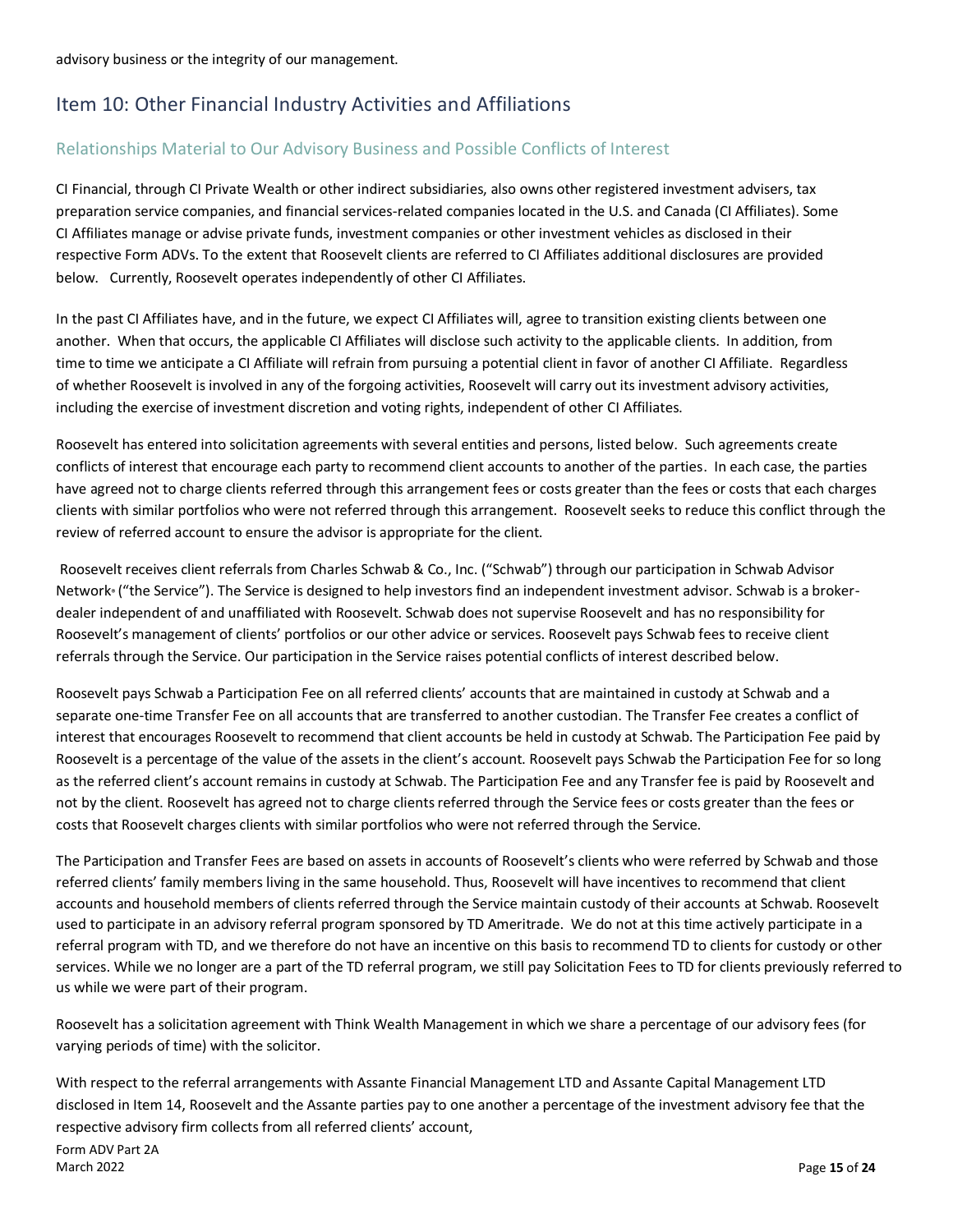Roosevelt's Chief Compliance Officer ("CCO") is employed by CI and also serves as CCO to Cabana, LLC, an SEC registered investment advisor owned, in part, by CI Financial Corp. Roosevelt and Cabana do not share operations or any other employees, do not refer prospective clients to each other, or have any other reason to believe this relationship creates a conflict of interest with the clients of Roosevelt.

As noted in Item 4, we provide financial planning services and our Wealth Advisors and Financial Planners usually suggest to financial planning clients certain Roosevelt products, which is a conflict of interest for the Firm. We seek to mitigate this conflict through a holistic review of clients' needs, and a compliance review of suitability of clients prior to account opening. We also suggest unaffiliated products to clients when appropriate.

# <span id="page-15-0"></span>Item 11: Code of Ethics, Participation or Interest in Client Transactions and Personal Trading

### <span id="page-15-1"></span>Code of Ethics

Roosevelt Investments has adopted a Code of Ethics (the "Code"), as required under Rule 204(A)-1 of the Investment Adviser's Act of 1940.

The Code sets forth the standards of conduct expected of our personnel and addresses conflicts arising from our investment advisory activities.

The Code summarizes the firm's core principles of honesty, integrity, and professionalism and serves as a guide to make our employees aware of what conduct and behavior is expected of them. The Code addresses numerous topics, including rules regarding:

- Employees' personal securities transactions
- Trading upon material nonpublic information ("inside information")
- Confidentiality
- Employees' engaging in business activities outside of Roosevelt Investments
- Complying with relevant laws, rules and regulations
- How Roosevelt Investments monitors employee activity and enforces itsrules

All personnel are required to annually certify their understanding of, and agreement to abide by, the guidelines and policies set forth by the Code. Roosevelt's Compliance team is responsible for reviewing exceptions to and violations of the Code, as well as establishing new or amending rules as necessary. We will provide a copy of the Code to any client or prospective client upon request.

### <span id="page-15-2"></span>Recommendations Involving Material Financial Interests

As noted below, there are situations in which Roosevelt or its employees may invest personal assets in securities that Roosevelt recommends for client portfolios, or in other securities.

### <span id="page-15-3"></span>Investing Personal Funds in the Same Securities as Clients

Roosevelt Investments does not manage any "proprietary" investment accounts – i.e., accounts that are funded with the firm's own money and are intended to create profits for the firm. Some employee accounts are client accounts and therefore trades in the employee accounts may be aggregated with other client accounts for trading purposes. Due to the relatively small size of those accounts, we do not expect this practice to have any effect on non-employee client accounts. However, we may participate or have an interest in client transactions in several other ways, including as described below.

### <span id="page-15-4"></span>Personal Trading

Within its Code of Ethics, Roosevelt Investments maintains a Personal Securities Transaction policy. The policy is designed to detect and prevent conflicts of interest when employees trade securities which may be traded for clients.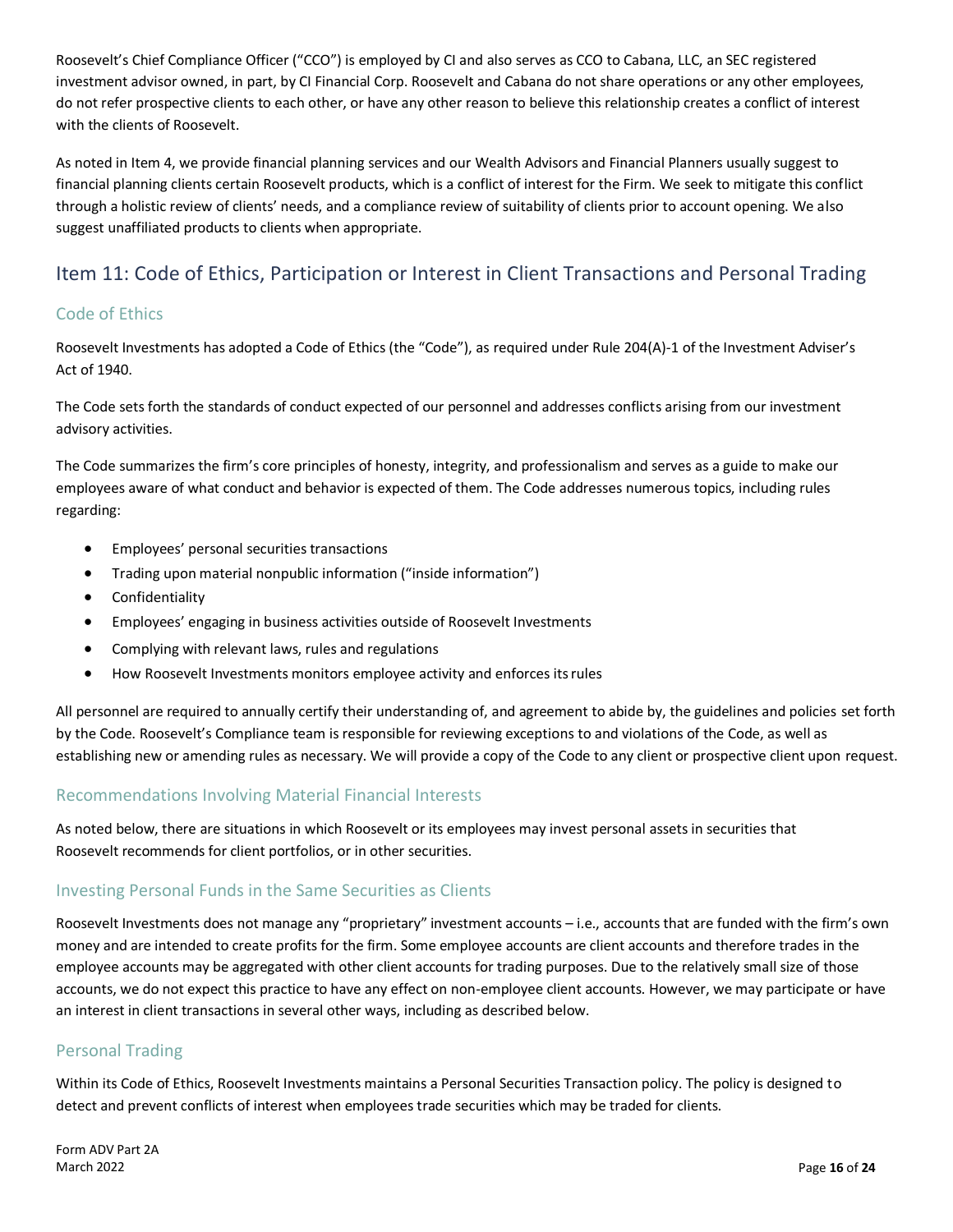The policy covers any account where an employee, or member of their household, has direct or indirect ownership, influence, or control. We require preapproval for personal trades. In addition, at least quarterly we review employee trading by reviewing data such as confirmations, statements, and transaction history, which are generated through direct custodial data feeds (or paper statements),and provided to the vendor we use to monitor employee accounts.

New employees are required to identify all personal accounts that are covered by the Personal Securities Transaction policy. These accounts are reviewed and added to the monitoring system.

### <span id="page-16-0"></span>Trading Securities At or Around the Same Time as Clients' Accounts

As previously discussed, Roosevelt Investments does not buy securities for its own account. Therefore, no potential conflict of interest exists at the firm level.

Employees may buy or hold the same securities that are held in the portfolios managed by the firm. However, the firm requires that client accounts take priority over an employee's personal trading. In addition, we maintain a restricted list of securities that are currently trading or being considered for trading, and generally do not allow personal trading of these securities on the same day that we are placing a trade for our clients, although exceptions can be made if: (1) the employee trade is aggregated with client trades and receives the same average price; or (2) the clients have already traded that day. In the event an unapproved same-day trade is executed by an employee, the Chief Compliance Officer will review the trade and determine client impact and sanction of the employee, if any.

## <span id="page-16-1"></span>Item 12: Brokerage Practices

### <span id="page-16-2"></span>Broker Selection and Best Execution

Roosevelt's Best Execution Committee includes members of the Equity and Fixed Income teams, Trading team, and Compliance. This Committee reviews and approves brokers to be used to execute trades. In the event an existing broker receives a poor evaluation from the Committee, Roosevelt may discontinue its relationship with that broker. In addition, a broker relationship may be terminated for a number of reasons, including if the broker is suffering from business continuation difficulties, or is a party to litigation or the subject of investigation that in our opinion impacts its ability to perform.

We monitor trade execution, including reviewing trades for best execution. When trading for a client with a particular approved broker, factors we consider to determine the broker to be utilized may include:

- Quality of overall execution services provided by the broker-dealer, including with respect toprice;
- Promptness of execution;
- Liquidity of the market for the security in question;
- Provision of dedicated telephone lines;
- Creditworthiness, business reputation, and reliability of the broker-dealer;
- Promptness and accuracy of oral, hard copy, or electronic reports of execution and confirmation statements;
- Ability and willingness to correct trade errors;
- Ability to access various market centers, including the market where the security trades;
- The broker-dealer's facilities, including any software or hardware provided to the adviser;
- Any specialized expertise the broker-dealer may have in executing trades for the particular type of security;
- Commission rates;
- Access to a specific IPO or to IPOs generally;
- Ability of the broker-dealer to use ECNs to gain liquidity, price improvement, lower commission rates, and anonymity;
- The broker-dealer's ability to provide for "step-out" transactions.

We generally recommend clients custody their account with TD Ameritrade, Inc. if the client is seeking custody options. As noted above, we participate in the institutional advisor program offered by TD Ameritrade Institutional, which is a division of TD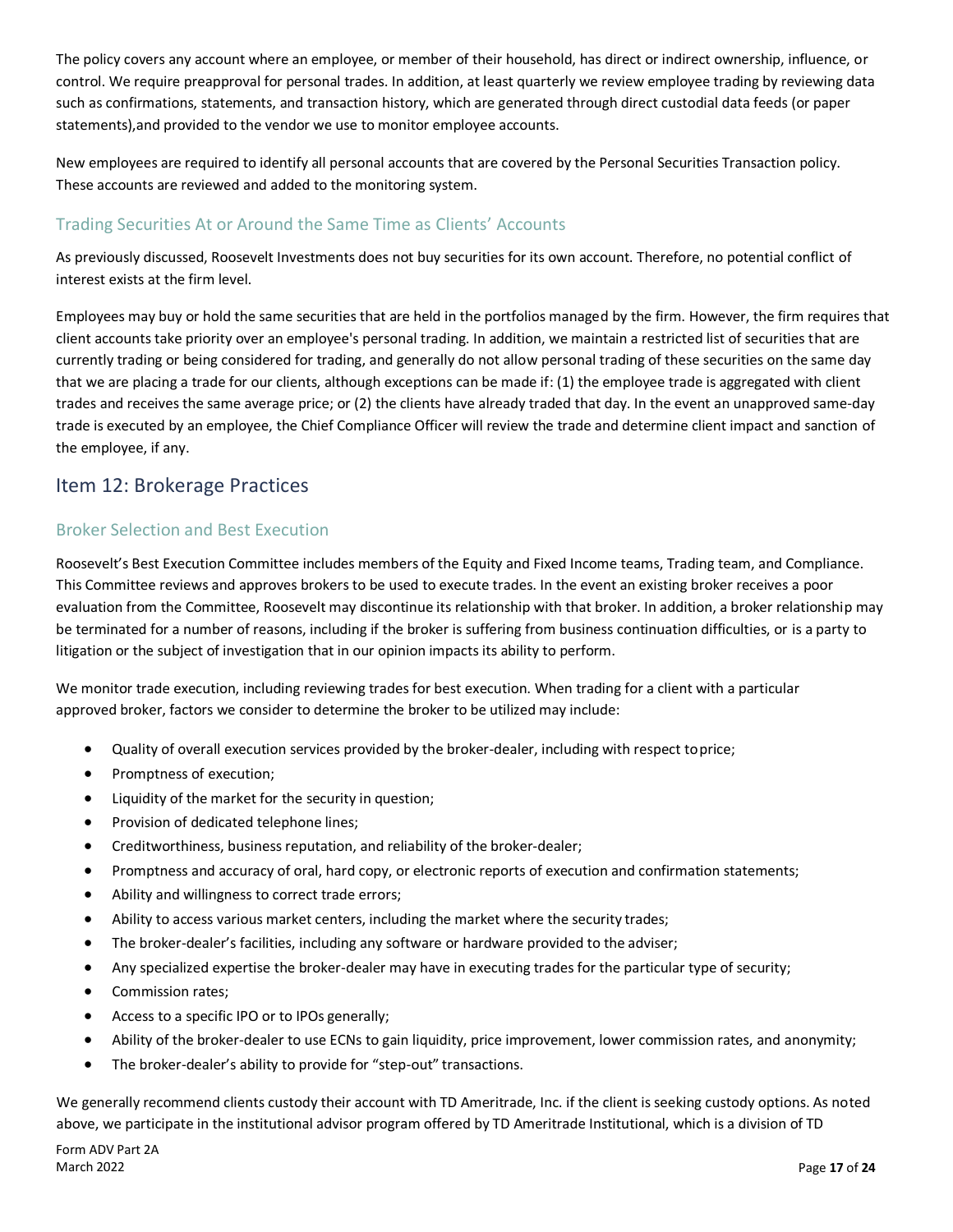Ameritrade, Inc. We receive benefits from TD Ameritrade through our participation in the institutional advisor program, and therefore we have a conflict of interest as discussed in Item 14.

#### <span id="page-17-0"></span>Wrap Fee Programs

Roosevelt does not negotiate wrap fees on behalf of clients and may not be aware of the total wrap fees a client pays to a wrap sponsor or the services the client receives from the sponsor. Roosevelt does not review client suitability for inclusion in a wrap program.

#### <span id="page-17-1"></span>**Wrap Fee Programs: Trading Away**

Some of Roosevelt's investment strategies are available in wrap fee programs in which Roosevelt provides discretionary portfolio management services and may execute trades away from the wrap program sponsor in an effort to achieve best execution. Those strategies include All Cap Core Equity, Select Equity, Current Income Portfolio, Intermediate Fixed Income, All Preferred Securities, and Balanced.

When conducting strategy-change (also referred to as across-the-board) trades for wrap client accounts, Roosevelt sometimes "trades away," which means Roosevelt executes trades with brokers that it selects rather than with the wrap program sponsor or affiliates, to the extent we believe that trading away from the sponsor assists us to seek to achieve best execution over time. Roosevelt believes that trading away from a program sponsor results, in many circumstances, in the best overall execution for accounts across multiple platforms, because, among other things, it permits Roosevelt to aggregate client trades in blocks with trades in the same securities being made for other clients, which may facilitate obtaining favorable executions. Conversely, Roosevelt believes that trading through a program sponsor generally facilitates receipt of best execution for transactions that are client-specific, sometimes referred to as "account maintenance" transactions, due to new contributions or withdrawals from a particular client account. For information about Roosevelt's review with respect to best execution, see Broker Selection and Best Execution in Item 12.

For transactions in equity accounts, Roosevelt typically trades away wrap accounts if we believe the market conditions to be favorable for trading away and also if the security is one which we believe trading away facilitates seeking best execution.

For transactions in fixed income investments in fixed income accounts, Roosevelt typically trades away without reference to the size of the sponsor's wrap program or the trading volume of the security. Occasionally, we will trade away for account maintenance transactions, generally because of the liquidity of a security.

Clients in wrap programs typically incur transaction and other costs, including, as discussed below, research costs. These costs are in addition to wrap fees, which would not have been incurred if the trades were instead executed through the sponsor. This is because, in the programs in which we participate, the typical sponsor's fee covers commissions on trades executed by the sponsor, but not commissions or commission equivalents (including mark ups or mark downs) charged by other brokers. For equity transactions, these additional costs have historically been, and are, usually approximately 2.5 cents per share, but vary depending on various factors, including the type of security.

Since we sometimes trade away from the sponsor and since in those instances the portion of the wrap fee that pays for execution through the sponsor may be viewed as redundant in light of the commission or commission equivalent paid to the executing broker, a client participating in a wrap fee program may wish to consult the program sponsor about the suitability of the wrap fee structure in light of its objectives. In assessing the suitability of a wrap account, a client should consider, among other things, the amount it pays to the sponsor and the value of the services that it receives in addition to trade execution such as allocation and other investment advice as well as custodial, reporting, administrative and any other services the sponsor provides. As part of the portfolio management services that Roosevelt provides to clients participating in a wrap program, Roosevelt does not determine the suitability of either the wrap structure or of the fee charged by the wrap program sponsor.

In general, a wrap account is less likely to be suitable for a client account that infrequently trades, as the account's pertransaction costs, if charged, may be less than the equivalent portion of a wrap fee.

Form ADV Part 2A March 2022 Page **18** of **24** The commissions paid on trades executed away from the sponsors are usually embedded in the transaction price at which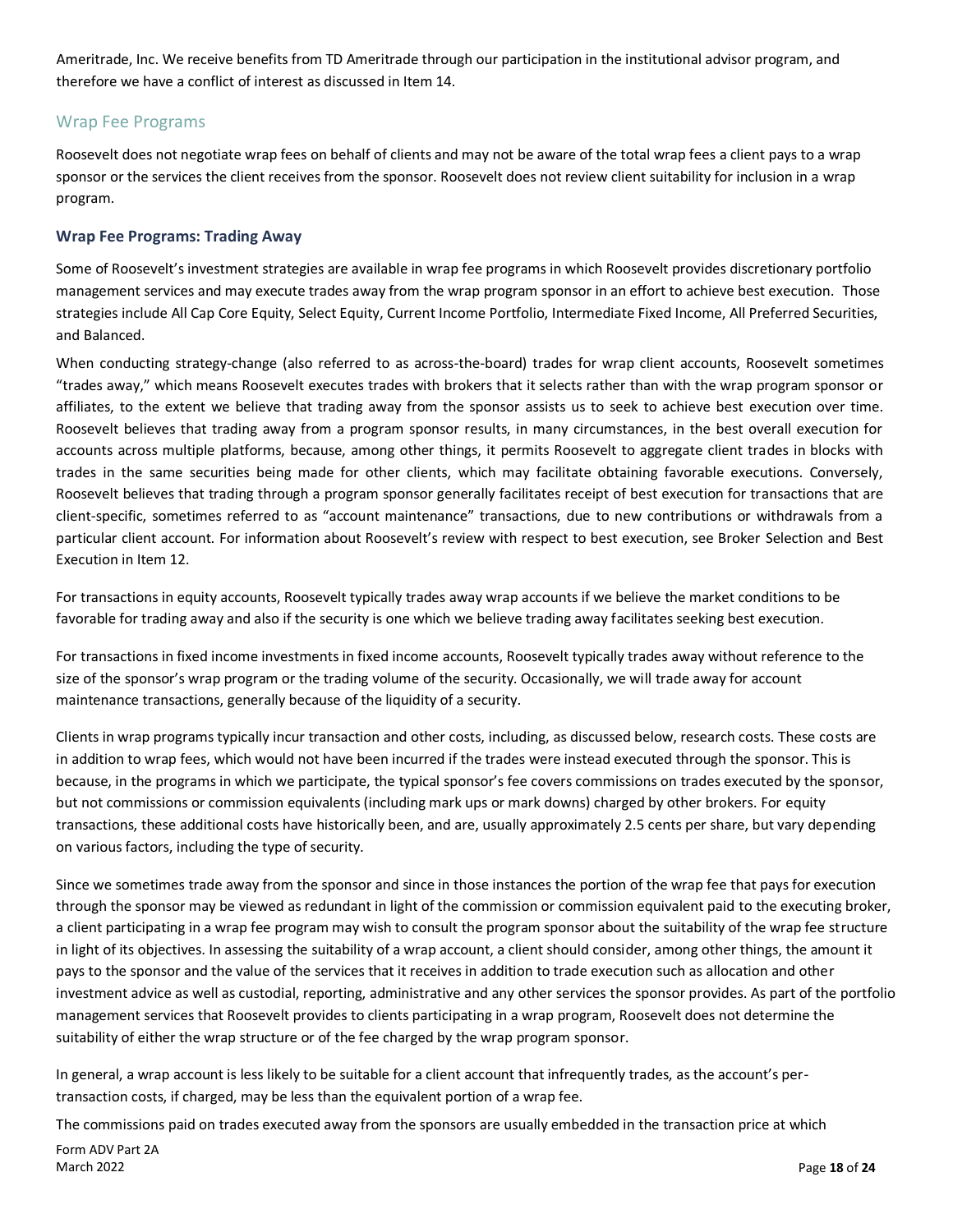securities are purchased or sold, rather than being separately stated or charged. Roosevelt provides to wrap sponsors, upon request, the names of the brokers who execute trades at Roosevelt's direction for such sponsor's clients as well as the specific commissions paid to such brokers. A program sponsor determines the trading information (e.g., brokers used and commissions charged) it provides to its customers.

To the extent that trading away may reduce sponsor costs, a wrap sponsor has an incentive to recommend Roosevelt over a manager that does not trade away. As noted above, we also are able to receive soft dollar benefits when we trade away that we do not receive when we trade through a program sponsor. As a result, we have a conflict of interest when determining whether to trade away from a program sponsor. That conflict is partially mitigated by our efforts to monitor trade executions and select brokers that we believe are able to provide best execution. It is also partially mitigated by our periodic review of soft dollar benefits to confirm that the commission paid is reasonable in relation to the value of the services provided by the executing broker.

### <span id="page-18-0"></span>Research and Benefits

When selecting a broker to execute client trades, we consider various factors related to the services provided by that broker, including research and brokerage services. This may result in a conflict between our duty to act in the best interests of our clients and benefits that we may receive as a result of the execution of client trades by a particular broker. This conflict is because: (a) the selection of a broker that provides us research may result in a higher fee to the client than that charged by a broker that does not provide us research; and (b) the transaction may also benefit us because the direction of client trades may relieve us of having to pay for those research services ourselves. Nevertheless, when selecting brokers for execution of client transactions, Roosevelt Investments seeks to make a good faith determination that the amount of commission to be charged to the client is reasonable in relation to the value of the brokerage and research services provided by the executing broker in terms of either the particular transaction or our overall responsibilities for all the accounts over which we exercise investment direction. Roosevelt Investments generally uses the research services provided to service all of its accounts and not just the accounts whose transactions generated the research services. Moreover, it is possible that the accounts whose transactions generate brokerage commissions that are used to pay some of Roosevelt Investments' research obligations may not benefit in any way from this research.

The determination of broker-dealers to whom commissions are directed is generally made by ranking them by such characteristics as quality of research provided, accessibility to analysts, quality of execution, and accessibility to the broker-dealer in general.

### <span id="page-18-1"></span>Brokerage for Client Referrals

In selecting broker-dealers to use for executing client trades, Roosevelt does not consider whether we have received client referrals from the broker-dealer, although we do execute trades through wrap program sponsors or other broker-dealers that refer clients to Roosevelt. Additionally, a client may direct Roosevelt to trade at a particular broker-dealer for their account, as explained below. In some cases, the directed broker- dealer may have recommended Roosevelt as the Adviser for that account.

### <span id="page-18-2"></span>Directed Brokerage

Certain clients may direct Roosevelt Investments to effect transactions with specific brokers. We do not negotiate commissions charged by such brokers and these brokers may charge commissions in excess of that which another broker might have charged for effecting the same transaction. Accounts with directed brokerage

instructions are often excluded from aggregated trades, and generally are not able to take advantage of volume discounts. As a result, performance for these accounts may vary from accounts in the same strategy that do not have directed brokerage instructions, and these accounts may not be able to obtain best execution.

In addition, brokers who refer clients to us may expect trading for the client account to be directed to them. While this could give rise to a conflict of interest for us between the client's interest in obtaining best execution and our interest in receiving future referrals from that broker, we mitigate this conflict by not considering in broker selection whether we have received client referrals from a broker-dealer. Clients have various brokerage options, including utilizing the services of: 1) the referring broker, if any; 2) any other broker that the client desires; or 3) any firm retained by us to provide custody or execution services for clients. We may be able to negotiate more favorable commission rates when we have full brokerage discretion.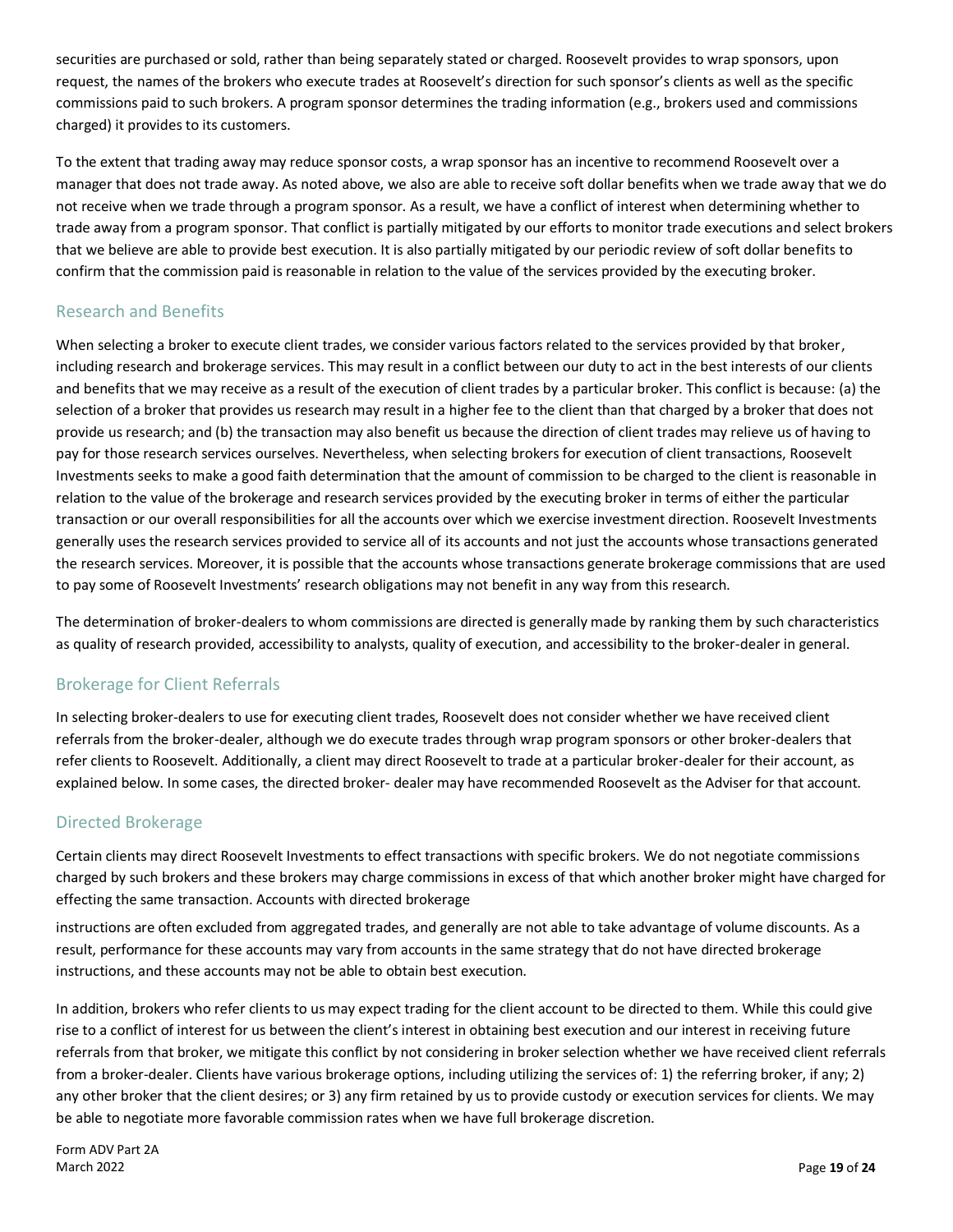#### <span id="page-19-0"></span>Aggregated Trades

Although we individually manage client accounts, we often purchase or sell the same securities for many accounts (even across different investment strategies) if it is in the best interests of each client, consistent with our duty to seek best execution, and allowed in client agreements. For accounts managed on a discretionary basis, Roosevelt may organize accounts into groups by client type, order management system used, strategy, portfolio manager, or by executing broker-dealer and aggregate trades for execution sequentially by group. When possible, we will combine identical orders across different strategies and apply them to the same rotation.

Some clients may be excluded from an aggregated trade because there is not enough cash in their account, they may have tax consequences, they may have imposed restrictions on their account, or other reasons.

#### <span id="page-19-1"></span>**Aggregated Trades: Trade Rotation**

Roosevelt Investments utilizes a trade rotation to determine the order in which account groups will be traded for investment strategies that are available in one or more model-based programs where we do not execute the trades (currently only the All Cap Core Equity strategies), and when appropriate with aggregated trades as discussed above. A sequential sub-rotation within each group is applied and remains static for the entire trade. The groups, and each groups' membership, may change over time to seek to assure that no client is advantaged or disadvantaged over time. The rotation is used in an effort to create an orderly trading process that over time provides fairness in the trading order. The sequential order is a static sequence that generally applies for the entire trade.

At times we deviate from this procedure within the discretion of our investment and trading teams, because of, among other reasons: a) the security involved, b) Roosevelt's view as to the best interest of affected clients, c) market conditions at the time of the order, or d) the investment strategy being traded. As a result, we may determine on a trade-by-trade basis the order of execution for the various members of that group at the time of group execution. Therefore, clients invested in one of our Custom strategies may not be aggregated with other trades, may trade last after all other accounts have traded, and may not receive the same price as other aggregated accounts.

#### <span id="page-19-2"></span>**Aggregated Trades: Trade Allocation**

If we have to place more than one order to fill all orders in an aggregated transaction, each client in the aggregated transaction receives the average price for all orders placed for clients in the same aggregated transaction in the same security for that day. If we are unable to complete a trade, the securities are allocated to clients on a pro-rata basis, random basis, based on an equitable rotational system or such other method that we believe in in our clients' best interests.

Conflicts may arise in the allocation of investment opportunities among accounts that we advise on. We will attempt to allocate limited investment opportunities believed appropriate for certain accounts on a fair and equitable basis consistent with the best interests of all accounts involved. However, there can be no assurance that a particular investment opportunity will be allocated in any specific manner.

### <span id="page-19-3"></span>Public Offerings

Roosevelt Investments does not typically allocate initial public offering ("IPO") securities or secondary offerings to separately managed accounts.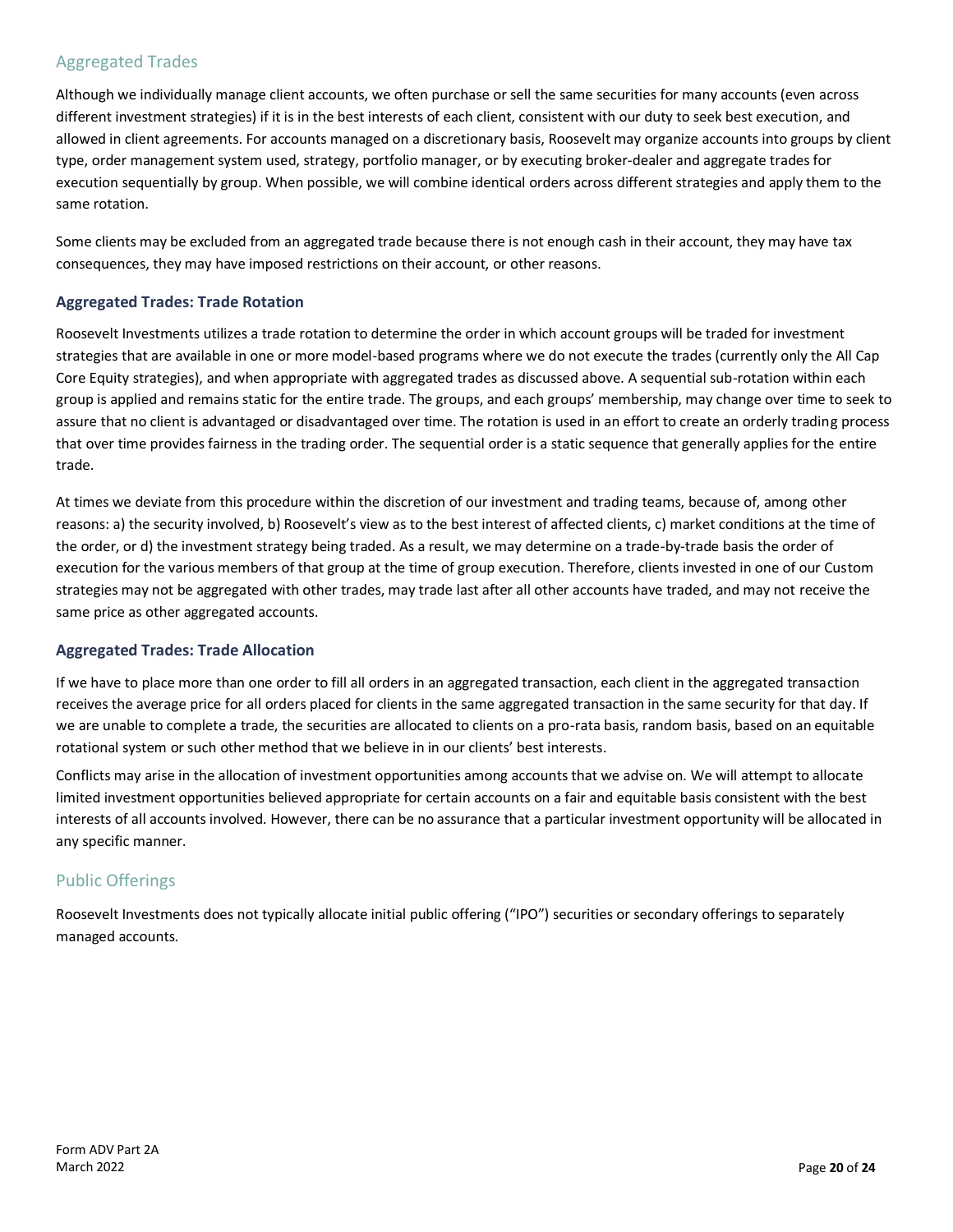# <span id="page-20-0"></span>Item 13: Review of Accounts

Client accounts are generally monitored for consistency with client objectives and restrictions, including by reviewing account performance and asset allocation.

#### <span id="page-20-1"></span>Private Clients

We provide account reporting upon request, and these reports generally include a review of the client assets and data related to the client's account. In addition, clients should receive account statements on at least a quarterly basis from their custodian. We encourage clients to carefully review the custodial account statements.

#### <span id="page-20-2"></span>Wrap Fee Clients

Roosevelt Investments periodically reviews and evaluates SMA client portfolios to ensure compliance with the strategy's investment objectives, policies, and restrictions. We do not review SMA accounts for suitability as to being in a wrap program, or for the suitability of the wrap fee charged by the sponsor. In addition, SMA clients receive account statements, as well as other reports, from the program sponsor. Roosevelt may respond to special requests for ad hoc reports related to activity in a client account.

#### <span id="page-20-3"></span>Model Portfolios

Our trade desk communicates any model portfolio changes to the sponsor or overlay manager and reviews the model to ensure all changes are accurate and up to date.

#### <span id="page-20-4"></span>Balanced Accounts

Our balanced portfolios typically consist of a blend of one of our fixed income products with one of our equity products, with each portion separately managed by the relevant investment team. On a periodic basis we generally seek to re-balance accounts that drift away from their intended allocation by at least 1,000 basis points. For example, if an account is intended to be 60% equity and 40% fixed income, we may seek to rebalance the account if it drifts to 71% equity and 29% fixed income. Over time "drift" can happen for several reasons, including fluctuations in the financial markets and account cash flows. Because the rebalance process includes trading in the account, a client may incur additional trading costs as part of this process.

# <span id="page-20-5"></span>Item 14: Client Referrals and Other Compensation

As disclosed in Items 10 and 12, we participate in Schwab's institutional customer programs and we recommend them to clients for custody and brokerage services. There is no direct link between our participation in this program and the investment advice we give to our clients, although we do receive benefits because of our participation in the programs and these benefits are not typically available to Schwab retail investors.

In Item 10 we note that we receive client referrals from Schwab through our participation in its advisor referral programs. In addition to meeting the minimum eligibility criteria for participation in that programs, we may have been selected to participate based on the amount and profitability to the sponsor firms of the assets in, and trades placed for, client accounts maintained there.

Schwab is a discount broker-dealer independent of and unaffiliated with Roosevelt Investments, and there is no employee or agency relationship between us. Schwab established a referral program as a means of referring its brokerage customers and other investors seeking fee-based personal investment management services or financial planning services to independent investment advisors. Schwab do not supervise us and has no responsibility for our management of client portfolios or our other advice or services.

We pay Schwab an ongoing fee for each successful client referral. This fee is usually a percentage (not to exceed 25%) of the advisory fee that the client pays to us. We will also pay a fee on any advisory fees we receive from any of a referred client's family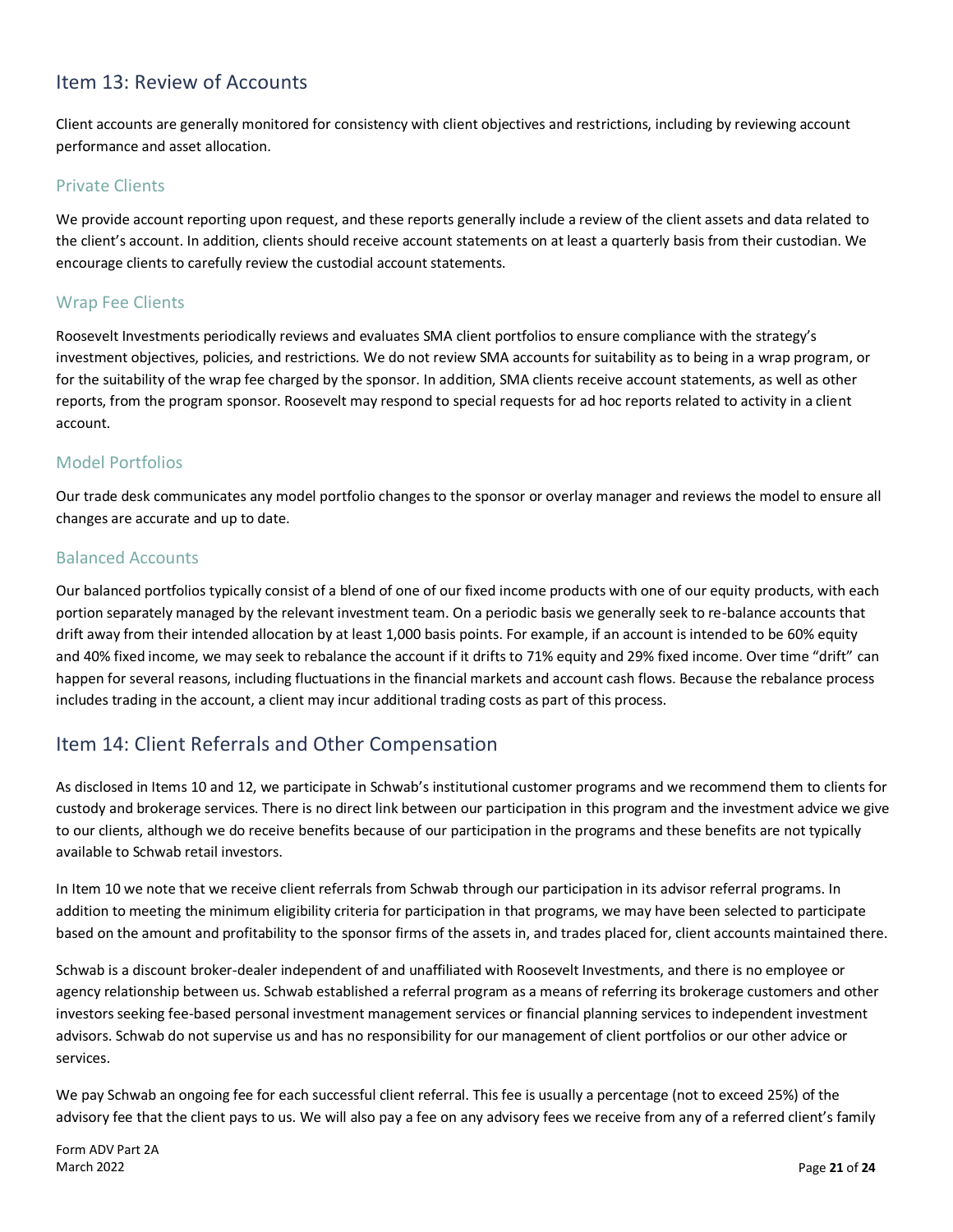members, including a spouse, child, or any other immediate family member who resides with the referred client and hired us on the recommendation of such referred client. We will not charge clients referred through these programs any fees or costs higher than our standard fee schedule (see Item 5) offered to our clients or otherwise pass such fees paid to Schwab to our clients. For information regarding additional or other fees paid directly or indirectly to Schwab, please refer to the disclosure forms provided by those broker-dealers.

Our participation in Schwab's programs raises potential conflicts of interest if the sponsor is likely to refer clients to investment advisors that encourage their clients to custody their assets at the sponsor and whose client accounts are profitable to the sponsor. Consequently, in order to obtain client referrals from the sponsor, we have an incentive to recommend to clients that the assets we manage be held in custody with it and to place transactions for client accounts with the sponsor. In addition, we have agreed not to solicit clients referred to us through the Schwab programs to transfer their accounts or to establish brokerage or custody accounts at other custodians, except when our fiduciary duties require doing so. Our participation in this program does not diminish our duty to seek best execution of trades for client accounts.

Other benefits we receive from Schwab include the following products and services (provided without cost or at a discount): receipt of duplicate client statements and confirmations; research-related products and tools; consulting services; access to a trading desk serving program participants; access to block trading (which provides the ability to aggregate securities transactions for execution and then allocate the appropriate shares to client accounts); the ability to have advisory fees deducted directly from client accounts; access to an electronic communications network for client order entry and account information; access to mutual funds with no transaction fees and to certain institutional money managers; and discounts on compliance, marketing, research, technology, and practice management products or services provided to Advisor by third party vendors. Schwab also has paid for business consulting and professional services received by our employees.

Some of the products and services made available by Schwab through the program may benefit us but may not benefit our clients. These products or services may assist us in managing and administering client accounts, including accounts not maintained at Schwab. Other services made available by Schwab are intended to help us manage and further develop our business enterprise. The benefits we receive through participation in the program do not depend on the amount of brokerage transactions directed to Schwab.

As part of our fiduciary duty to our clients, we endeavor at all times to put the interests of our clients first. Clients should be aware, however, that the economic benefits we receive create a potential conflict of interest and may indirectly influence our choice of Schwab for custody and brokerage services.

In addition, Assante Financial Management LTD and Assante Capital Management LTD (Canadian corporations, collectively referred to as CI Parties) and Roosevelt have an agreement where either party may refer clients to each other. CI Parties may refer clients to Roosevelt and Roosevelt may refer clients to CI Parties. Finally, as noted in Item 10, Roosevelt also has a referral relationship with Think Wealth Management, and still pays TD for referrals previously made.

# <span id="page-21-0"></span>Item 15: Custody

We generally have authority to debit fees directly from client accounts. For this reason only, we are deemed to have custody of client funds. Our client assets are held with broker-dealers, banks, or other qualified custodians. Clients should receive statements at least quarterly from their qualified custodian. We urge clients to carefully review such statements and compare the official custodial records to the account statements that we may provide to them. The information in our statements may vary from custodial statements based on accounting procedures, reporting dates, or valuation methodologies for certain securities.

### <span id="page-21-1"></span>Item 16: Investment Discretion

Roosevelt Investments provides both discretionary and non-discretionary investment advisory services. The vast majority of our clients grant to us discretion to trade the holdings in their accounts, which allows us to manage portfolios and make investment decisions without client consultation regarding the securities and other assets that are bought and sold for the account. In such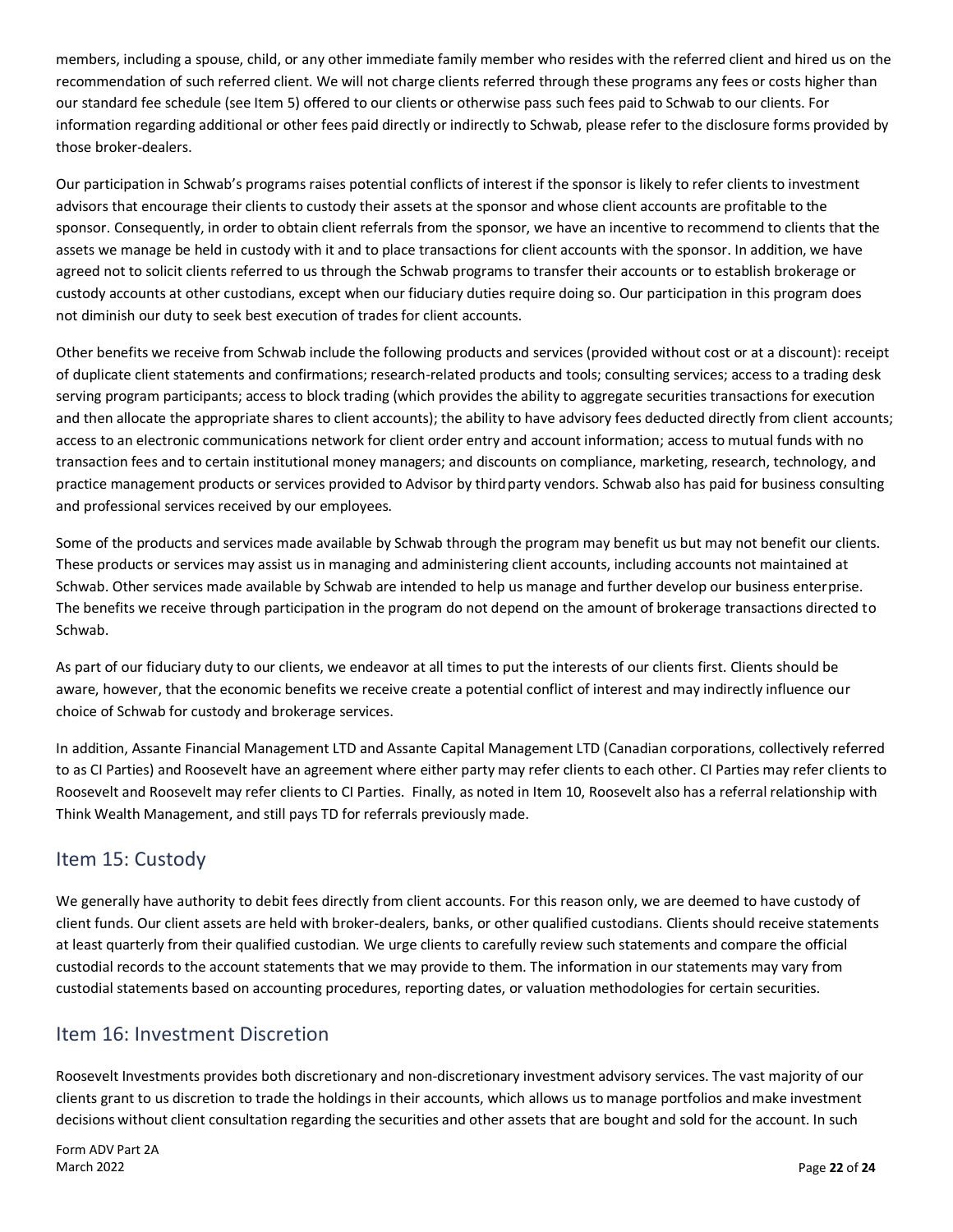accounts, we do not require client approval for the total amount of the securities and other assets to be bought and sold, the choice of executing brokers, or the price and commission rates for such transactions.

We usually receive discretionary authority from the client at the outset of an advisory relationship to select the identity and amount of securities to be bought or sold. In all cases, however, such discretion is to be exercised in a manner consistent with the stated investment objectives for the particular client account.

When selecting securities and determining amounts, we seek to observe the investment policies, limitations, and restrictions of the clients for whom we advise. For the mutual fund, our authority to trade securities may also be limited by certain federal securities and tax laws that require diversification of investments and favor the holding of investments once made.

Investment guidelines and restrictions must be provided to us by the client either in writing at the commencement of the relationship or in writing or verbally thereafter. We make every effort to manage restricted portfolios along with other clients within similar mandates. However, it is possible that security selection and trade placement may be delayed for these portfolios while we determine whether a proposed investment decision complies with the account guidelines and restrictions or identify alternatives. Accounts with investment restrictions may forfeit some of the advantages that may result from aggregated orders and may be disadvantaged by the market impact of trading for other portfolios.

Under certain circumstances on a case-by-case basis, Roosevelt may accept a client request to place a security into their advisory account. In most cases, this security is an "unsupervised" asset, meaning that Roosevelt does not manage or provide advice regarding such asset. If a client holds an unsupervised asset in their advisory account, the client does so with the understanding that the unsupervised asset may not be included in account statements or performance reports provided by Roosevelt, and Roosevelt does not manage or provide advice regarding any unsupervised asset, even if the asset is included in account statements or performance reports provided to the client.

# <span id="page-22-0"></span>Item 17: Voting Client Securities

To the extent that it is responsible to vote its clients' securities, Roosevelt Investments does so in manner it believes is in its clients' best interests. In accordance with its fiduciary obligation and Rule 206(4)-6 under the Investment Advisers Act of 1940, as amended, Roosevelt has established the following Proxy Voting Policy.

### <span id="page-22-1"></span>Responsibility for Voting

Roosevelt will not vote proxies solicited by or with respect to the issuers of securities in which assets of a client portfolio are invested, unless the client instructs Roosevelt, in writing, to vote such proxies.

### <span id="page-22-2"></span>Primary Consideration in Voting

Roosevelt's primary consideration in determining how proxies should be voted is in the client's interest as a shareholder of that issuer. Roosevelt generally does not take into account interests of other stakeholders of the issuer or interests the client may have in other capacities.

### <span id="page-22-3"></span>Conflicts of Interest

<span id="page-22-4"></span>There are circumstances in which a conflict of interest might arise by a Wealth Advisor voting proxies on behalf of its client, such as where an issuer who is soliciting proxy votes also has a client relationship with the Advisor, when a client of the Advisor is involved in a proxy contest (such as a corporate director), or when an employee of the Advisor has a personal interest in a proxy matter. We believe that our policies ensure that proxies are voted solely in the best interests of clients and resolve any potential conflict of interest. In case Roosevelt becomes aware that a recommendation results in a conflict of interest, Roosevelt will disclose the conflict to the client and obtain the client's consent or advice with respect to the voting.